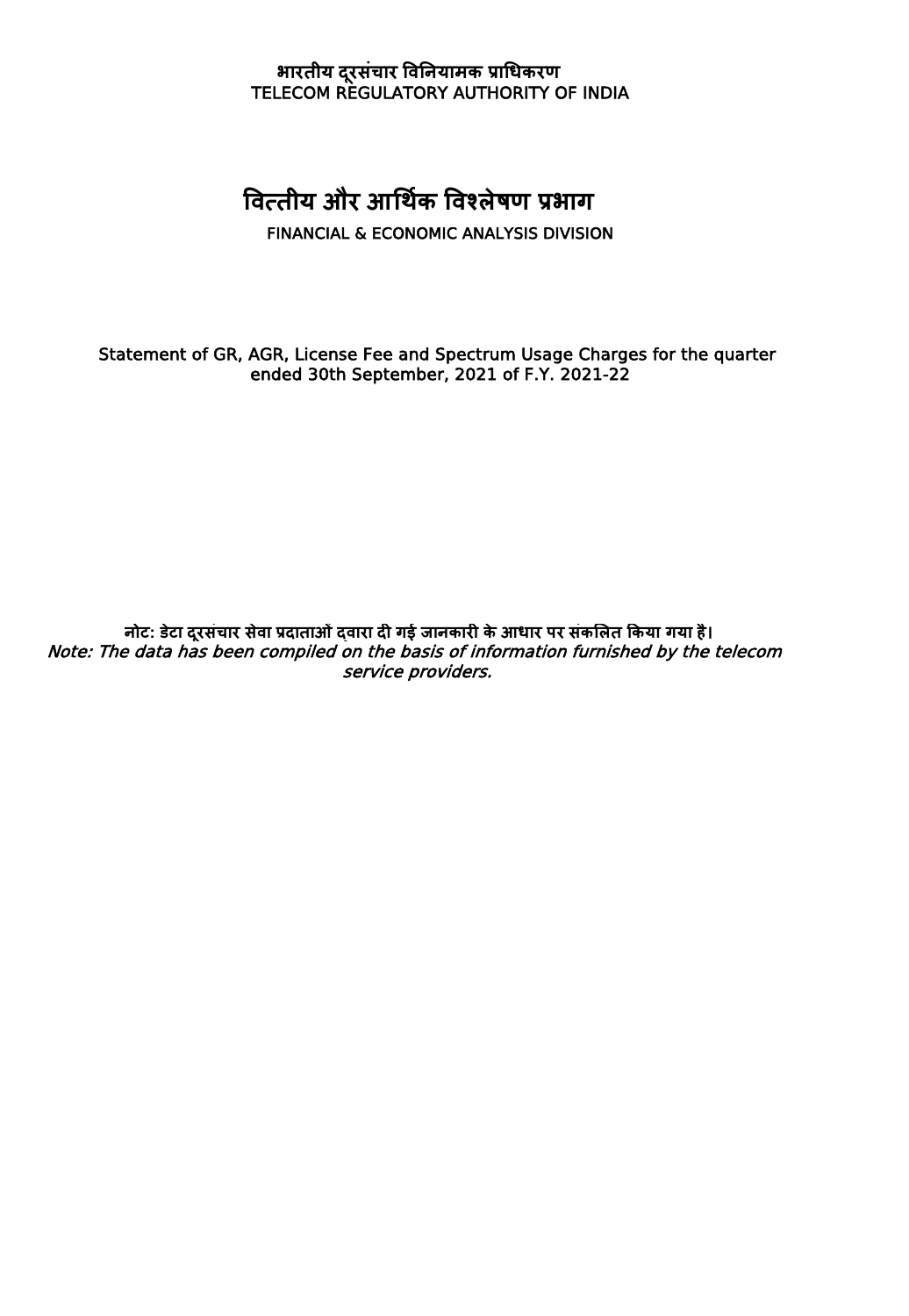|                        |                            |                               | Table No. 1 : AT & T Global Network Services India Pvt. Ltd./एटी एंड टी ग्लोबल नेटवर्क सर्विसेज इंडिया प्राइवेट लिमिटेड |                                |                                              |
|------------------------|----------------------------|-------------------------------|-------------------------------------------------------------------------------------------------------------------------|--------------------------------|----------------------------------------------|
| Circle/ सर्किल         | License / लाइसेंस          | Gross Revenue / सकल<br>राजस्व | AGR /समायोजित सकल<br>राजस्व                                                                                             | License Fee / लाइसेंस<br>शल्क  | <b>Spectrum Charges</b><br>/स्पेक्ट्रम शुल्क |
| All India              | <b>NLD</b>                 | 24.54                         | 24.54                                                                                                                   | 1.96                           |                                              |
| All India              | <b>ISP</b>                 | 23.71                         | 23.71                                                                                                                   | 1.90                           | $\overline{a}$                               |
| All India              | ILD                        | 219.19                        | 219.19                                                                                                                  | 17.53                          | $\sim$                                       |
| All India              | <b>VNO</b>                 | 4.45                          | 2.20<br>Table No. 2 : Bharti Airtel Ltd. /भारती एयरटेल लिमिटेड                                                          | 0.18                           | $\overline{\phantom{a}}$                     |
|                        |                            | Gross Revenue / सकल           | AGR /समायोजित सकल                                                                                                       | License Fee / लाइसेंस          | <b>Spectrum Charges</b>                      |
| Circle/ सर्किल         | License / लाइसेंस          | राजस्व                        | राजस्व                                                                                                                  | शल्क                           | /स्पेक्टम शल्क                               |
| AP                     | UL                         | 2,192.92                      | 1.994.67                                                                                                                | 159.57                         | 112.09<br>14.84                              |
| Assam                  | <b>UASL</b>                | 426.58<br>1,473.11            | 342.77<br>910.80                                                                                                        | 27.42<br>72.86                 | 38.20                                        |
| Bihar                  | <b>UASL</b><br><b>UASL</b> | 1,472.84                      | 1,303.97                                                                                                                | 104.32                         | 57.54                                        |
| TN & Chennai<br>Delhi  | UL                         | 1,584.07                      | 948.92                                                                                                                  | 75.91                          | 44.97                                        |
| Gujarat                | <b>UASL</b>                | 715.39                        | 528.53                                                                                                                  | 42.28                          | 25.22                                        |
| Haryana                | <b>UASL</b>                | 368.64                        | 246.45                                                                                                                  | 19.72                          | 9.74                                         |
| HP                     | UL                         | 180.55                        | 141.21                                                                                                                  | 11.30                          | 6.70                                         |
| J&K                    | <b>UASL</b>                | 244.74                        | 221.84                                                                                                                  | 17.75                          | 7.61                                         |
| Karnataka              | UL                         | 1,764.75                      | 1,381.22                                                                                                                | 110.50                         | 65.75                                        |
| Kerala                 | <b>UASL</b>                | 433.66                        | 372.86                                                                                                                  | 29.83                          | 14.10                                        |
| Kolkata                | UL                         | 278.98                        | 205.39                                                                                                                  | 16.43                          | 8.67                                         |
| MP                     | <b>UASL</b>                | 681.36                        | 553.36                                                                                                                  | 44.27                          | 23.21                                        |
| Maharashtra            | <b>UASL</b>                | 1,211.00                      | 1,003.47                                                                                                                | 80.28                          | 39.69                                        |
| Mumbai                 | <b>UASL</b>                | 886.29                        | 587.87                                                                                                                  | 47.03                          | 25.24                                        |
| Orissa                 | <b>UASL</b>                | 444.72                        | 347.93                                                                                                                  | 27.83                          | 14.39                                        |
| Punjab                 | UL                         | 674.38                        | 510.69                                                                                                                  | 40.86                          | 22.55                                        |
| UP-East                | <b>UASL</b>                | 1,470.50                      | 1,007.76                                                                                                                | 80.62                          | 45.59                                        |
| UP-West                | <b>UASL</b>                | 867.41                        | 631.76                                                                                                                  | 50.54                          | 28.86                                        |
| West Bengal            | <b>UASL</b>                | 622.97                        | 453.32                                                                                                                  | 36.27                          | 15.09                                        |
| All India              | <b>NLD</b>                 | 2,330.01                      | 2,308.05                                                                                                                | 184.64                         |                                              |
| All India              | ILD                        | 1,059.99                      | 510.38                                                                                                                  | 40.83                          | $\sim$                                       |
| All India              | <b>ISP</b>                 | 1,348.29                      | 1,348.29                                                                                                                | 107.86                         |                                              |
| All India              | <b>VSAT</b>                | 16.09                         | 16.09                                                                                                                   | 1.29                           | 0.64                                         |
|                        |                            | Gross Revenue / सकल           | Table No. 3 : Bharti Hexacom Ltd. /भारती हेक्साकोम सीमित<br>AGR /समायोजित सकल                                           | License Fee / लाइसेंस          | <b>Spectrum Charges</b>                      |
| Circle/ सर्किल         | License / लाइसेंस          |                               |                                                                                                                         |                                |                                              |
|                        |                            | राजस्व                        | राजस्व                                                                                                                  | शल्क                           | /स्पेक्ट्म शुल्क                             |
| North East             | UL                         | 291.80                        | 239.40                                                                                                                  | 19.15                          | 9.09                                         |
| Rajasthan              | UL                         | 1,017.92                      | 796.65                                                                                                                  | 63.73                          | 39.73                                        |
|                        |                            |                               | Table No. 4: BSNL/बीएसएनएल                                                                                              |                                |                                              |
| Circle/ सर्किल         | License / लाइसेंस          | Gross Revenue / सकल<br>राजस्व | AGR /समायोजित सकल<br>राजस्व                                                                                             | License Fee / लाइसेंस<br>शुल्क | <b>Spectrum Charges</b><br>/स्पेक्ट्म शुल्क  |
| AP                     | UL                         | 282.76                        | 278.69                                                                                                                  | 22.30                          | 14.96                                        |
| Assam                  | UL                         | 27.10                         | 26.64                                                                                                                   | 2.13                           | 1.00                                         |
| Bihar                  | UL                         | 48.96                         | 21.25                                                                                                                   | 1.70                           | 0.03                                         |
| Kolkata                | UL                         | 56.97                         | 51.48                                                                                                                   | 4.12                           | 1.07                                         |
| Chennai                | UL                         | 0.00                          | 0.00                                                                                                                    | 0.00                           | 0.00                                         |
| Gujarat                | UL                         | 153.14                        | 151.83                                                                                                                  | 12.15                          | 4.44                                         |
| Haryana                | UL                         | $-9.45$                       | $-20.80$                                                                                                                | $-1.66$                        | 0.37                                         |
| HP                     | UL                         | 24.34                         | 24.16                                                                                                                   | 1.93                           | 0.64                                         |
| J&K                    | UL                         | 28.24                         | 27.94                                                                                                                   | 2.24                           | 0.78                                         |
| Karnataka              | UL                         | 173.52                        | 155.87                                                                                                                  | 12.47                          | 5.27                                         |
| Kerala                 | UL                         | 176.96                        | 174.21                                                                                                                  | 13.94                          | 5.09                                         |
| MP                     | UL                         | 92.29                         | 89.68                                                                                                                   | 7.17                           | 2.34                                         |
| Maharashtra            | UL                         | 30.53                         | 18.51                                                                                                                   | 1.48                           | 1.03                                         |
| North East             | UL                         | 15.21                         | 15.12                                                                                                                   | 1.21                           | 0.69                                         |
| Orissa                 | UL                         | 56.60                         | 56.23                                                                                                                   | 4.50                           | 1.77                                         |
| Punjab                 | UL<br>UL                   | 192.77<br>80.86               | 139.75                                                                                                                  | 11.18                          | 4.11                                         |
| Rajasthan<br>Tamilnadu | UL                         | 189.80                        | 76.33<br>182.72                                                                                                         | 6.11<br>14.62                  | 1.19                                         |
| UP-East                | UL                         | 131.67                        | 128.33                                                                                                                  | 10.27                          | 7.72<br>4.98                                 |
| UP-West                | UL                         | 41.77                         | 41.63                                                                                                                   | 3.33                           | 1.89                                         |
| Delhi                  | UL                         | 95.79                         | 92.06                                                                                                                   | 7.36                           | 1.95                                         |
| Mumbai                 | UL                         | 148.52                        | 147.46                                                                                                                  | 11.80                          | 2.84                                         |
| West Bengal            | UL                         | 69.74                         | 55.66                                                                                                                   | 4.45                           | 1.60                                         |
| All India              | <b>NLD</b>                 | 720.92                        | 720.92                                                                                                                  | 57.67                          | $0.00\,$                                     |
| All India              | ILD                        | 4.36                          | 3.37                                                                                                                    | 0.27                           | $0.00\,$                                     |
| All India              | <b>ISP</b>                 | 818.95                        | 9.30                                                                                                                    | 0.74                           | $0.00\,$                                     |
| All India              | <b>VSAT</b><br>others      | 0.46<br>5.78                  | 0.46<br>5.78                                                                                                            | 0.04<br>0.46                   | 0.02<br>0.06                                 |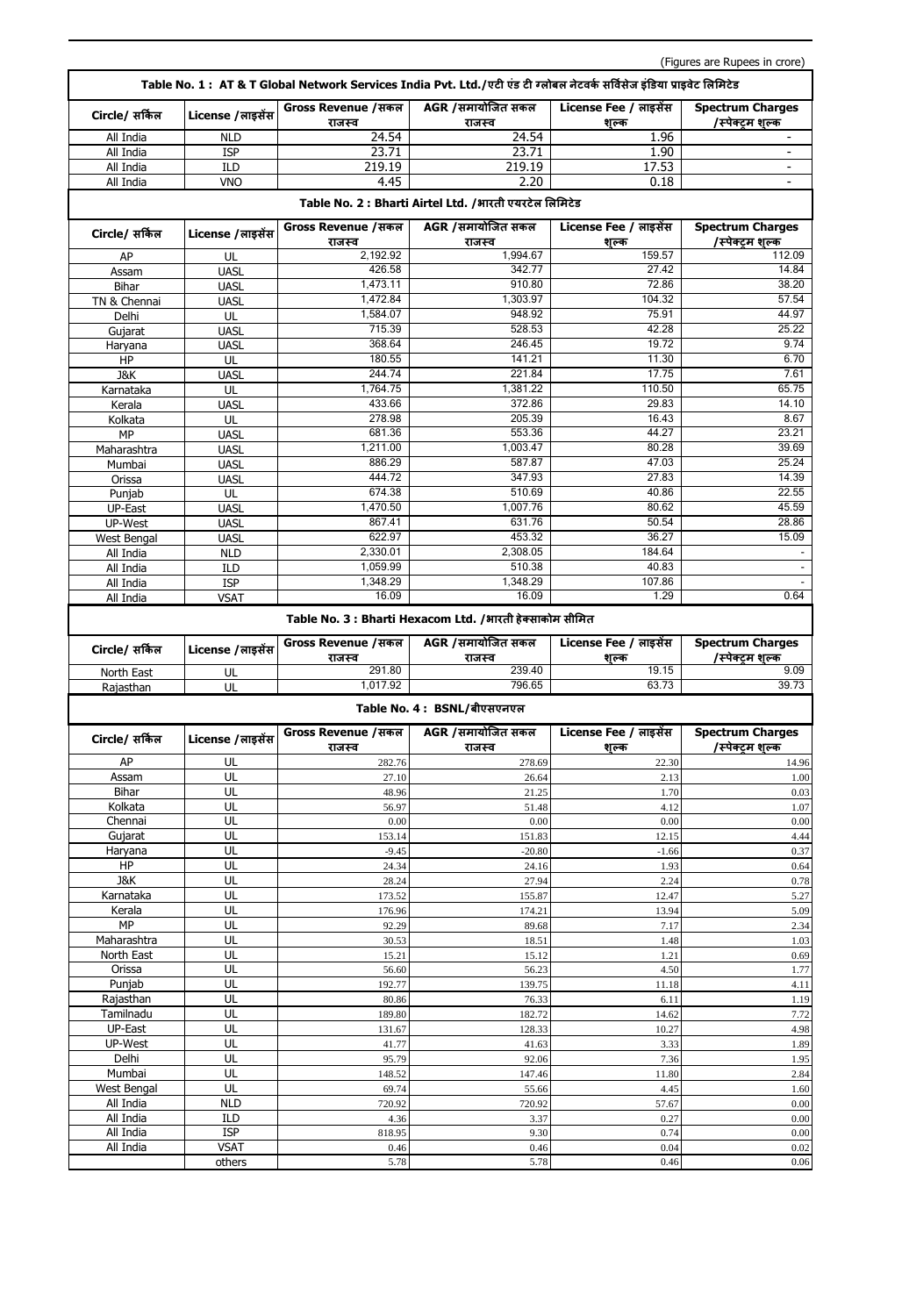|                        |                                                                                                                                                     |                                                  | Table No. 5 : BT Global Communications India Pvt. Ltd. /बीटी ग्लोबल कम्युनिकेशंस इंडिया प्राइवेट लिमिटेड |                                |                                              |  |  |  |
|------------------------|-----------------------------------------------------------------------------------------------------------------------------------------------------|--------------------------------------------------|----------------------------------------------------------------------------------------------------------|--------------------------------|----------------------------------------------|--|--|--|
| Circle/ सर्किल         | License / लाइसेंस                                                                                                                                   | Gross Revenue /सकल<br>राजस्व                     | AGR /समायोजित सकल<br>राजस्व                                                                              | License Fee / लाइसेस<br>शुल्क  | <b>Spectrum Charges</b><br>/स्पेक्ट्रम शुल्क |  |  |  |
| All India              | <b>ISP</b>                                                                                                                                          | 1.69                                             | 0.74                                                                                                     | 0.06                           |                                              |  |  |  |
| All India              | ILD                                                                                                                                                 | 135.85                                           | 135.85                                                                                                   | 10.87                          |                                              |  |  |  |
| All India              | <b>NLD</b>                                                                                                                                          |                                                  |                                                                                                          |                                |                                              |  |  |  |
|                        | Table No. 6 : Orange Business Services India Network Pvt. Ltd. /ऑरेंज बिजनेस सर्विसेज इंडिया नेटवर्क प्राइवेट लिमिटेड (erstwhile Equant<br>Network) |                                                  |                                                                                                          |                                |                                              |  |  |  |
| <b>Circle</b>          | License                                                                                                                                             | <b>Gross Revenue</b>                             | <b>AGR</b>                                                                                               | <b>License Fee</b>             | <b>Spectrum Charges</b>                      |  |  |  |
| All India              | ILD                                                                                                                                                 | 61.02                                            | 61.02                                                                                                    | 4.90                           | 0.00                                         |  |  |  |
| All India              | <b>NLD</b>                                                                                                                                          | 0.00                                             | 0.00                                                                                                     | 0.00                           | 0.00                                         |  |  |  |
| All India<br>All India | <b>ISP</b><br><b>VNO</b>                                                                                                                            | 0.28<br>2.76                                     | 0.28<br>2.76                                                                                             | 0.03<br>0.23                   | 0.00<br>0.00                                 |  |  |  |
|                        |                                                                                                                                                     |                                                  | Table No. 7 : Tikona Infinet Ltd. /तिकोना इन्फिनेट लिमिटेड (erstwhile HCL Infinet Limited)               |                                |                                              |  |  |  |
| Circle/ सर्किल         | License / लाइसेंस                                                                                                                                   | Gross Revenue / सकल<br>राजस्व                    | AGR / समायोजित सकल<br>राजस्व                                                                             | License Fee / लाइसेंस<br>शल्क  | <b>Spectrum Charges</b><br>/स्पेक्ट्म शल्क   |  |  |  |
| All India              | <b>NLD</b>                                                                                                                                          | 14.03                                            | 14.03                                                                                                    | 1.12                           |                                              |  |  |  |
| All India              | <b>ISP</b>                                                                                                                                          | 36.96                                            | 1.41                                                                                                     | 0.19                           | ×.                                           |  |  |  |
|                        |                                                                                                                                                     |                                                  | Table No. 8 : HCL Comnet Sys.& Services Ltd./ एचसीएल कॉमनेट सिस्टम एंड सर्विसेज लिमिटेड                  |                                |                                              |  |  |  |
| Circle/ सर्किल         | License / लाइसेंस                                                                                                                                   | Gross Revenue /सकल<br>राजस्व                     | AGR /समायोजित सकल<br>राजस्व                                                                              | License Fee / लाइसेंस<br>शल्क  | <b>Spectrum Charges</b><br>/स्पेक्ट्रम शुल्क |  |  |  |
| All India              | <b>VSAT</b>                                                                                                                                         | 4.97                                             | 4.35                                                                                                     | 0.35                           | 0.17                                         |  |  |  |
| All India              | <b>ISP</b>                                                                                                                                          |                                                  |                                                                                                          |                                |                                              |  |  |  |
|                        |                                                                                                                                                     |                                                  | Table No. 9 : Quadrant Televentures Ltd./क्वार्डरैंट टेलीवेंचर्स लिमिटेड                                 |                                |                                              |  |  |  |
| Circle/ सर्किल         | License / लाइसेंस                                                                                                                                   | Gross Revenue / सकल<br>राजस्व                    | AGR /समायोजित सकल<br>राजस्व                                                                              | License Fee / लाइसेंस<br>शल्क  | <b>Spectrum Charges</b><br>/स्पेक्ट्म शुल्क  |  |  |  |
| Punjab                 | UL                                                                                                                                                  | 44.75                                            | 2.22                                                                                                     | 0.18                           |                                              |  |  |  |
| Punjab                 | <b>ISP</b>                                                                                                                                          | 49.54                                            | 0.03                                                                                                     | 0.00                           |                                              |  |  |  |
|                        |                                                                                                                                                     |                                                  | Table No. 10 : MTNL /एमटीएनएल                                                                            |                                |                                              |  |  |  |
| Circle/ सर्किल         | License / लाइसेंस                                                                                                                                   | Gross Revenue / सकल<br>राजस्व                    | AGR /समायोजित सकल<br>राजस्व                                                                              | License Fee / लाइसेंस<br>शल्क  | <b>Spectrum Charges</b><br>/स्पेक्ट्म शल्क   |  |  |  |
| Delhi                  | Basic+WLL                                                                                                                                           | 112.46                                           | 106.16                                                                                                   | 8.49                           | $\sim$                                       |  |  |  |
| Mumbai                 | Basic+WLL                                                                                                                                           | 183.68                                           | 183.67                                                                                                   | 14.69                          | $\sim$                                       |  |  |  |
| Delhi<br>Mumbai        | Mobile<br>Mobile                                                                                                                                    | 36.77<br>14.61                                   | 27.17<br>14.55                                                                                           | 2.17<br>1.16                   | 1.85<br>0.10                                 |  |  |  |
| Delhi & Mumbai         | <b>ISP</b>                                                                                                                                          | 44.40                                            | 0.16                                                                                                     | 0.01                           |                                              |  |  |  |
| Delhi & Mumbai         | <b>NLD</b>                                                                                                                                          | 0.03                                             | 0.03                                                                                                     | 0.00                           | $\blacksquare$                               |  |  |  |
|                        |                                                                                                                                                     |                                                  | Table No. 11 : Rail Tel Corporation of India Ltd. / रेल टेल निगम इंडिया लिमिटेड                          |                                |                                              |  |  |  |
| Circle/ सर्किल         | License / लाइसेंस                                                                                                                                   | Gross Revenue / सकल<br>राजस्व                    | AGR /समायोजित सकल<br>राजस्व                                                                              | License Fee / लाइसेंस<br>शुल्क | <b>Spectrum Charges</b><br>/स्पेक्ट्म शुल्क  |  |  |  |
| All India              | <b>NLD</b>                                                                                                                                          | 120.90                                           | 120.90                                                                                                   | 9.57                           | $\sim$                                       |  |  |  |
| All India              | UL-ISP-A                                                                                                                                            | 91.17                                            | 91.17                                                                                                    | 7.29                           | ÷.                                           |  |  |  |
| All India              | ILD                                                                                                                                                 |                                                  |                                                                                                          |                                | $\overline{\phantom{a}}$                     |  |  |  |
|                        |                                                                                                                                                     |                                                  | Table No. 12 : Reliance Communication Ltd. /रिलायंस कम्युनिकेशंस लिमिटेड                                 |                                |                                              |  |  |  |
| Circle/ सर्किल         | License / लाइसेंस                                                                                                                                   | Gross Revenue /सकल   AGR /समायोजित सकल<br>राजस्व | राजस्व                                                                                                   | License Fee / लाइसेंस<br>शुल्क | <b>Spectrum Charges</b><br>/स्पेक्ट्म शुल्क  |  |  |  |
| AP                     | <b>UASL</b>                                                                                                                                         | 12.09                                            | 11.39                                                                                                    | 0.91                           | 0.03                                         |  |  |  |
| Bihar                  | <b>UASL</b>                                                                                                                                         | 0.35                                             | 0.22                                                                                                     | 0.02                           | 0.02                                         |  |  |  |
| Delhi<br>Gujarat       | <b>UASL</b><br><b>UASL</b>                                                                                                                          | 10.39<br>0.94                                    | 9.32<br>0.69                                                                                             | 0.75<br>0.44                   | 0.63<br>0.54                                 |  |  |  |
| Haryana                | <b>UASL</b>                                                                                                                                         | 0.15                                             | 0.07                                                                                                     | 0.01                           | 0.08                                         |  |  |  |
| HP                     | <b>UASL</b>                                                                                                                                         | 0.03                                             | 0.03                                                                                                     | 0.00                           | 0.03                                         |  |  |  |
| J&K                    | <b>UASL</b>                                                                                                                                         | 0.00                                             | 0.00                                                                                                     | $0.00\,$                       | 0.08                                         |  |  |  |
| Karnataka              | <b>UASL</b>                                                                                                                                         | 3.55                                             | 3.25                                                                                                     | 0.26                           | 0.37                                         |  |  |  |
| Kerala                 | <b>UASL</b>                                                                                                                                         | 2.60                                             | 2.45                                                                                                     | 0.20                           | 0.07                                         |  |  |  |
| Kolkata                | <b>UASL</b>                                                                                                                                         | 1.06                                             | 0.87                                                                                                     | 0.07                           | 0.18                                         |  |  |  |
| MP                     | <b>UASL</b>                                                                                                                                         | 1.60                                             | 1.48                                                                                                     | 0.12                           | 0.08                                         |  |  |  |
| Maharashtra            | <b>UASL</b>                                                                                                                                         | 3.00                                             | 2.56                                                                                                     | 0.20                           | 0.04                                         |  |  |  |
| Mumbai<br>Orissa       | <b>UASL</b><br><b>UASL</b>                                                                                                                          | 13.26<br>0.46                                    | 9.58<br>0.41                                                                                             | 0.77<br>0.03                   | 0.26<br>0.04                                 |  |  |  |
| Punjab                 | <b>UASL</b>                                                                                                                                         | 1.68                                             | 1.46                                                                                                     | 0.12                           | 0.12                                         |  |  |  |
| Rajasthan              | <b>UASL</b>                                                                                                                                         | 2.12                                             | 1.85                                                                                                     | 0.15                           | 0.06                                         |  |  |  |
| TN incl. Ch            | <b>UASL</b>                                                                                                                                         | 3.92                                             | 3.44                                                                                                     | 0.28                           | 0.35                                         |  |  |  |
| UP-East                | <b>UASL</b>                                                                                                                                         | 2.95                                             | 2.85                                                                                                     | 0.23                           | 0.03                                         |  |  |  |
| UP-West                | <b>UASL</b>                                                                                                                                         | 0.07                                             | 0.07                                                                                                     | 0.01                           | 0.15                                         |  |  |  |
| West Bengal            | <b>UASL</b>                                                                                                                                         | 1.45                                             | 1.41                                                                                                     | 0.11                           | 0.05                                         |  |  |  |
| All India<br>All India | <b>NLD</b>                                                                                                                                          | 39.05<br>4.40                                    | 38.97                                                                                                    | 3.12<br>0.01                   | $\sim$<br>$\omega_{\rm c}$                   |  |  |  |
|                        | ILD                                                                                                                                                 |                                                  | 0.11                                                                                                     |                                |                                              |  |  |  |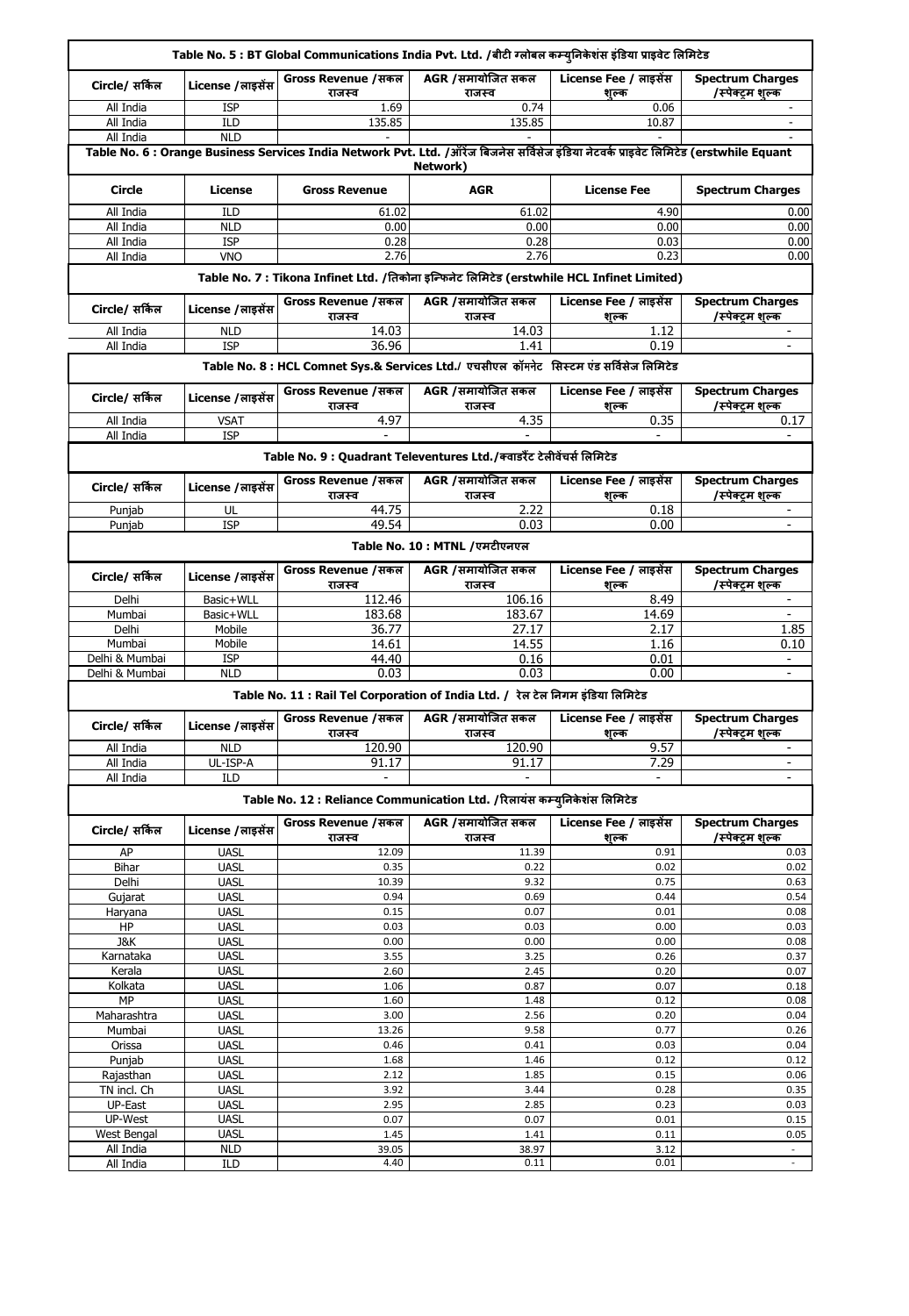|                          |                            |                               | Table No. 13 : Reliance Telecom Ltd. /रिलायंस टेलीकॉम लिमिटेड                                                                 |                                |                                             |
|--------------------------|----------------------------|-------------------------------|-------------------------------------------------------------------------------------------------------------------------------|--------------------------------|---------------------------------------------|
| Circle/ सर्किल           | License / लाइसेंस          | Gross Revenue /सकल<br>राजस्व  | AGR /समायोजित सकल<br>राजस्व                                                                                                   | License Fee / लाइसेंस<br>शुल्क | <b>Spectrum Charges</b><br>/स्पेक्ट्म शुल्क |
| Assam                    | <b>UASL</b>                |                               |                                                                                                                               | 0.03                           | 0.23                                        |
| Bihar                    | <b>UASL</b>                |                               |                                                                                                                               | 0.03                           |                                             |
| HP                       | <b>UASL</b>                |                               |                                                                                                                               | 0.03                           | 0.14                                        |
| MP                       | <b>UASL</b>                |                               |                                                                                                                               | 0.03                           | 0.77                                        |
| North East               | <b>UASL</b><br><b>UASL</b> |                               |                                                                                                                               | 0.01                           | 0.10                                        |
| Orissa<br>West Bengal    | <b>UASL</b>                |                               |                                                                                                                               | 0.03<br>0.03                   | 0.08                                        |
| Kolkata                  | <b>UASL</b>                |                               |                                                                                                                               |                                |                                             |
|                          |                            |                               | Table No. 14 : Sify Technologies Ltd. / सिफी टेक्नोलॉजीज लिमिटेड                                                              |                                |                                             |
| Circle/ सर्किल           | License / लाइसेंस          | Gross Revenue /सकल<br>राजस्व  | AGR /समायोजित सकल<br>राजस्व                                                                                                   | License Fee / लाइसेंस<br>शल्क  | <b>Spectrum Charges</b><br>/स्पेक्टम शल्क   |
| All India                | <b>NLD</b>                 | 178.44                        | 178.44                                                                                                                        | 14.28                          |                                             |
| All India                | ILD                        | 58.01                         | 12.68                                                                                                                         | 1.01                           | $\sim$                                      |
| All India                | <b>ISP</b>                 | 59.03                         | 59.03                                                                                                                         | 4.72                           |                                             |
|                          |                            |                               | Table No. 15 :Sing Tel Global (India) Pvt Ltd /सिंग टेल ग्लोबल (इंडिया) प्राइवेट लिमिटेड                                      |                                |                                             |
| Circle/ सर्किल           | License / लाइसेंस          | Gross Revenue / सकल<br>राजस्व | AGR /समायोजित सकल<br>राजस्व                                                                                                   | License Fee / लाइसेंस<br>शल्क  | <b>Spectrum Charges</b><br>/स्पेक्ट्म शुल्क |
| All India                | <b>NLD</b>                 | 12.13                         | 12.13                                                                                                                         | 0.97                           |                                             |
| All India                | ILD                        | 29.08                         | 29.08                                                                                                                         | 2.33                           | $\overline{\phantom{a}}$                    |
|                          |                            |                               | Table No. 16 : Tata Teleservices Ltd. / टाटा टेलिसर्विसेज लिमिटेड                                                             |                                |                                             |
| Circle/ सर्किल           | License / लाइसेंस          | Gross Revenue /सकल<br>राजस्व  | AGR /समायोजित सकल<br>राजस्व                                                                                                   | License Fee / लाइसेंस<br>शुल्क | <b>Spectrum Charges</b><br>/स्पेक्ट्म शुल्क |
| AP                       | UL                         | 55.84                         | 50.01                                                                                                                         | 4.03                           | $\overline{\phantom{a}}$                    |
| Assam                    | UL                         |                               |                                                                                                                               | $\sim$                         | $\overline{\phantom{a}}$                    |
| Bihar                    | UL                         | 4.19                          | 1.84                                                                                                                          | 0.16                           | $\overline{\phantom{a}}$                    |
| Delhi                    | UL                         | 61.05                         | 53.16                                                                                                                         | 4.32                           | $\overline{a}$                              |
| Gujarat<br>Haryana       | UL<br>UL                   | 28.60<br>12.96                | 25.25<br>11.46                                                                                                                | 2.04<br>0.92                   | ÷.                                          |
| HP                       | UL                         | 0.73                          | 0.55                                                                                                                          | 0.05                           |                                             |
| J&K                      | UL                         | $\sim$                        | $\sim$                                                                                                                        | $\blacksquare$                 | $\overline{\phantom{a}}$                    |
| Karnataka                | UL                         | 128.61                        | 100.44                                                                                                                        | 8.06                           | ٠                                           |
| Kerala                   | UL                         | 6.87                          | 5.53                                                                                                                          | 0.45                           | $\overline{\phantom{a}}$                    |
| Kolkata                  | UL                         | 16.23                         | 13.86                                                                                                                         | 1.12                           | ÷.                                          |
| MP                       | UL                         | 6.68                          | 5.04                                                                                                                          | 0.42                           |                                             |
| North East               | UL                         | $\overline{\phantom{a}}$      | $\sim$                                                                                                                        | $\sim$                         |                                             |
| Orissa                   | UL                         | 3.91                          | 3.13                                                                                                                          | 0.26                           | $\overline{\phantom{a}}$                    |
| Punjab                   | UL                         | 4.59                          | 3.28<br>4.70                                                                                                                  | 0.27                           | $\sim$                                      |
| Rajasthan<br>TN (inc.Ch) | UL<br>UL                   | 6.72<br>44.71                 | 40.83                                                                                                                         | 0.39<br>3.29                   | $\sim$                                      |
| UP-East                  | UL                         | 5.61                          | 3.27                                                                                                                          | 0.27                           | ÷.                                          |
| UP-West                  | UL                         | 1.86                          | 0.26                                                                                                                          | 0.03                           | $\overline{\phantom{a}}$                    |
| West Bengal              | UL                         | 2.96                          | 2.11                                                                                                                          | 0.17                           |                                             |
| All India                | <b>NLD</b>                 | 62.93                         | 61.72                                                                                                                         | 4.94                           | $\overline{\phantom{a}}$                    |
|                          |                            |                               | Table No. 17 : Tata Teleservices (Maharashtra) Ltd. / टाटा टेलिसर्विसेज (महाराष्ट्) लिमिटेड                                   |                                |                                             |
| Circle/ सर्किल           | License / लाइसेंस          | Gross Revenue / सकल<br>राजस्व | AGR /समायोजित सकल<br>राजस्व                                                                                                   | License Fee / लाइसेंस<br>शुल्क | <b>Spectrum Charges</b><br>/स्पेक्ट्म शुल्क |
| Maharashtra              | UL                         | 73.77                         | 69.08                                                                                                                         | 5.53                           |                                             |
| Mumbai                   | UL                         | 203.64                        | 160.54                                                                                                                        | 12.86                          | $\sim$                                      |
| Maharashtra              | ISP-IT                     |                               |                                                                                                                               |                                | $\overline{\phantom{a}}$                    |
|                          |                            | Gross Revenue / सकल           | Table No. 18 : Tata Communications Ltd. / टाटा कम्यूनिकेशंस लिमिटेड<br>AGR /समायोजित सकल                                      | License Fee / लाइसेंस          | <b>Spectrum Charges</b>                     |
| Circle/ सर्किल           | License / लाइसेंस          | राजस्व                        | राजस्व                                                                                                                        | शल्क                           | /स्पेक्ट्म शल्क                             |
| All India                | <b>NLD</b>                 | 701.79                        | 661.81                                                                                                                        | 52.94                          | 0.00                                        |
| All India                | ILD                        | 176.84                        | 28.76                                                                                                                         | 2.30                           | 0.00                                        |
| All India                | $IP-II$                    | 0.00                          | 0.00                                                                                                                          | 0.00                           | 0.00                                        |
| All India                | <b>ISP</b>                 | 427.72                        | 427.72                                                                                                                        | 34.22                          | 0.00                                        |
| Circle/ सर्किल           | License / लाइसेंस          | Gross Revenue / सकल           | Table No. 19 :Verizon Communications India Private Ltd./ वेरिज़ोन कम्युनिकेशन्स इंडिया प्राइवेट लिमिटेड<br>AGR / समायोजित सकल | License Fee / लाइसेंस          | <b>Spectrum Charges</b>                     |
|                          |                            | राजस्व                        | राजस्व                                                                                                                        | शल्क                           | /स्पेक्टम शल्क                              |
| All India                | <b>ISP</b>                 | 15.50                         | 15.50                                                                                                                         | 1.24                           | $\sim$                                      |
| All India<br>All India   | <b>NLD</b><br>ILD          | 175.25                        | 175.25                                                                                                                        | 14.02                          | $\overline{\phantom{a}}$<br>٠               |
| All India                | UL-VNO                     | 0.81                          | 0.81                                                                                                                          | 0.06                           |                                             |
|                          |                            |                               |                                                                                                                               |                                |                                             |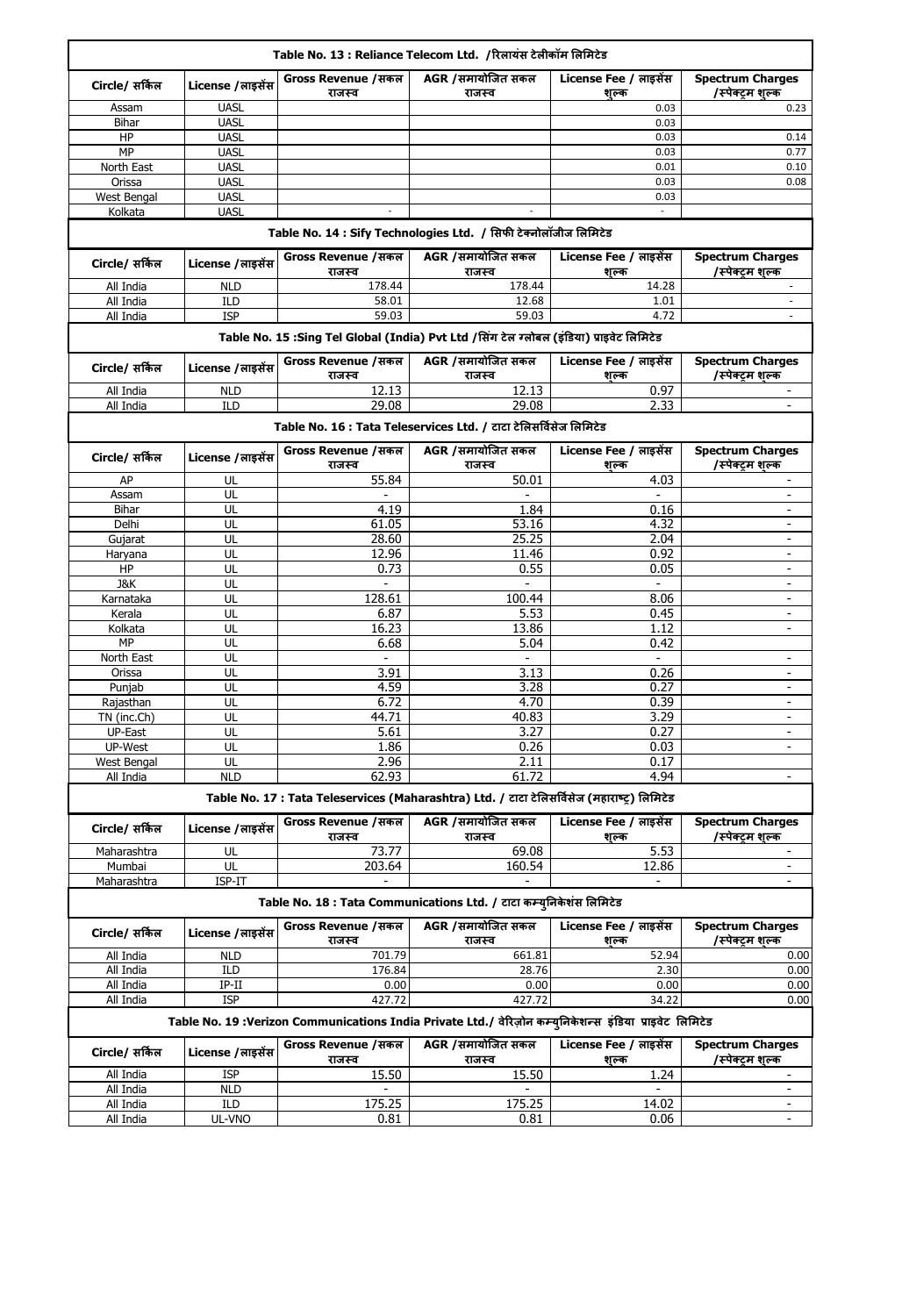|                                 |                           | Table No. 20 : Vodafone-Idea Limited /वोडाफोन विचार लिमिटेड |                                                                                            |                                                      |                                                                                                                                                                                                         |
|---------------------------------|---------------------------|-------------------------------------------------------------|--------------------------------------------------------------------------------------------|------------------------------------------------------|---------------------------------------------------------------------------------------------------------------------------------------------------------------------------------------------------------|
| Circle/ सर्किल                  | License / लाइसेंस         | Gross Revenue / सकल<br>राजस्व                               | AGR /समायोजित सकल<br>राजस्व                                                                | License Fee / लाइसेंस<br>शुल्क                       | <b>Spectrum Charges</b><br>/स्पेक्ट्म शुल्क                                                                                                                                                             |
| Mumbai                          | UL                        | 777.88                                                      | 371.63                                                                                     | 29.73                                                |                                                                                                                                                                                                         |
| Delhi                           | UL                        | 845.83                                                      | 259.40                                                                                     | 20.75                                                |                                                                                                                                                                                                         |
| Kerala                          | <b>UASL</b>               | 772.63                                                      | 662.12                                                                                     | 52.97                                                |                                                                                                                                                                                                         |
| Maharashtra                     | <b>UASL</b>               | 1,091.12                                                    | 816.62                                                                                     | 65.33                                                |                                                                                                                                                                                                         |
| Tamilnadu                       | <b>UASL</b>               | 805.11                                                      | 595.02                                                                                     | 47.60                                                |                                                                                                                                                                                                         |
| Kolkata                         | UL                        | 264.81                                                      | 203.75                                                                                     | 16.30                                                |                                                                                                                                                                                                         |
| AP                              | <b>UASL</b>               | 513.95                                                      | 405.90                                                                                     | 32.47                                                |                                                                                                                                                                                                         |
| Chennai                         | <b>UASL</b>               |                                                             |                                                                                            |                                                      |                                                                                                                                                                                                         |
| Karnataka                       | <b>UASL</b>               | 396.53                                                      | 248.40                                                                                     | 19.87                                                |                                                                                                                                                                                                         |
| Punjab                          | <b>UASL</b>               | 373.89                                                      | 248.75                                                                                     | 19.90                                                |                                                                                                                                                                                                         |
| UP-West                         | <b>UASL</b>               | 613.84<br>459.74                                            | 317.72<br>273.54                                                                           | 25.42<br>21.88                                       |                                                                                                                                                                                                         |
| <b>West Bengal</b><br>All India | <b>UASL</b><br><b>NLD</b> | 2,346.53                                                    | 2,334.84                                                                                   | 186.79                                               |                                                                                                                                                                                                         |
| All India                       | ILD                       | 727.03                                                      | 110.32                                                                                     | 8.83                                                 |                                                                                                                                                                                                         |
| Haryana                         | UL                        | 341.28                                                      | 123.46                                                                                     | 9.88                                                 |                                                                                                                                                                                                         |
| Rajasthan                       | <b>UASL</b>               | 425.78                                                      | 239.06                                                                                     | 19.12                                                |                                                                                                                                                                                                         |
| UP-East                         | <b>UASL</b>               | 662.06                                                      | 223.60                                                                                     | 17.89                                                |                                                                                                                                                                                                         |
| Gujarat                         | <b>UASL</b>               | 1,034.28                                                    | 729.36                                                                                     | 58.35                                                |                                                                                                                                                                                                         |
| Bihar                           | <b>UASL</b>               | 276.68                                                      | 74.63                                                                                      | 5.97                                                 |                                                                                                                                                                                                         |
| MP                              | <b>UASL</b>               | 566.44                                                      | 391.54                                                                                     | 31.32                                                |                                                                                                                                                                                                         |
| Assam                           | <b>UASL</b>               | 85.06                                                       | 57.53                                                                                      | 4.60                                                 |                                                                                                                                                                                                         |
| North East                      | <b>UASL</b>               | 46.57                                                       | 32.91                                                                                      | 2.63                                                 |                                                                                                                                                                                                         |
| J&K                             | <b>UASL</b>               | 14.58                                                       | 9.82                                                                                       | 0.79                                                 |                                                                                                                                                                                                         |
| Orissa                          | <b>UASL</b>               | 59.07                                                       | 36.21                                                                                      | 2.90                                                 |                                                                                                                                                                                                         |
| HP                              | <b>UASL</b>               | 31.23                                                       | 16.61                                                                                      | 1.33                                                 |                                                                                                                                                                                                         |
| All India                       | <b>ISP</b>                | 81.40                                                       | 1.44                                                                                       | 0.12                                                 |                                                                                                                                                                                                         |
|                                 |                           |                                                             | Table No. 21 : Hughes Communications India Ltd./ह्यूजेस कम्युनिकेशंस इंडिया लिमिटेड        |                                                      |                                                                                                                                                                                                         |
|                                 |                           | Gross Revenue / सकल                                         | AGR /समायोजित सकल                                                                          | License Fee / लाइसेंस                                | <b>Spectrum Charges</b>                                                                                                                                                                                 |
| Circle/ सर्किल                  | License / लाइसेंस         | राजस्व                                                      | राजस्व                                                                                     | शल्क                                                 | /स्पेक्ट्म शल्क                                                                                                                                                                                         |
| All India                       | <b>VSAT</b>               | 31.31                                                       | 31.31                                                                                      | 2.50                                                 |                                                                                                                                                                                                         |
| All India                       | <b>NLD</b>                | 4.19                                                        | 4.19                                                                                       | 0.34                                                 |                                                                                                                                                                                                         |
| All India                       | <b>ISP</b>                | 1.29                                                        | 1.29                                                                                       | 0.10                                                 |                                                                                                                                                                                                         |
|                                 |                           |                                                             | Table No. 22 : Power Grid Corportation of India Ltd./ पावर ग्रिड कॉर्पोरेशन इंडिया लिमिटेड |                                                      |                                                                                                                                                                                                         |
| Circle/ सर्किल                  | License / लाइसेंस         | Gross Revenue / सकल                                         | AGR /समायोजित सकल                                                                          | License Fee / लाइसेंस                                | <b>Spectrum Charges</b>                                                                                                                                                                                 |
|                                 |                           |                                                             |                                                                                            |                                                      |                                                                                                                                                                                                         |
|                                 |                           | राजस्व                                                      | राजस्व                                                                                     | शुल्क                                                |                                                                                                                                                                                                         |
| All India                       | <b>NLD</b>                | 182.17                                                      | 182.17                                                                                     | 14.57                                                |                                                                                                                                                                                                         |
| All India                       | <b>ISP</b>                | 10.56                                                       | 10.56                                                                                      | 0.84                                                 |                                                                                                                                                                                                         |
|                                 |                           |                                                             | Table No. 23 : Infotel Satcom Pvt.Ltd. /इन्फोटेल सैटकॉम प्राइवेट लिमिटेड                   |                                                      |                                                                                                                                                                                                         |
|                                 |                           |                                                             |                                                                                            |                                                      |                                                                                                                                                                                                         |
| Circle/ सर्किल                  | License / लाइसेंस         | Gross Revenue / सकल                                         | AGR /समायोजित सकल                                                                          | License Fee / लाइसेंस                                |                                                                                                                                                                                                         |
| All India                       | <b>VSAT</b>               | राजस्व<br>6.77                                              | राजस्व<br>5.73                                                                             | शुल्क<br>0.46                                        |                                                                                                                                                                                                         |
|                                 |                           |                                                             | Table No. 24 : Kappa Internet Service Pvt.Ltd. /कापा इंटरनेट सेवा प्राइवेट लिमिटेड(*)      |                                                      |                                                                                                                                                                                                         |
|                                 |                           |                                                             |                                                                                            |                                                      |                                                                                                                                                                                                         |
| Circle/ सर्किल                  | <b>License</b>            | <b>Gross Revenue</b>                                        | AGR /समायोजित सकल                                                                          | <b>License Fee /</b>                                 |                                                                                                                                                                                                         |
| Rajasthan                       | <b>ISP</b>                |                                                             |                                                                                            |                                                      |                                                                                                                                                                                                         |
| Andhra Pradesh                  | ISP                       |                                                             |                                                                                            |                                                      |                                                                                                                                                                                                         |
| Maharashtra                     | <b>ISP</b>                | $\overline{\phantom{a}}$                                    |                                                                                            | $\overline{\phantom{a}}$<br>$\overline{\phantom{a}}$ |                                                                                                                                                                                                         |
| Madhya Pradesh                  | <b>ISP</b>                | $\overline{\phantom{a}}$                                    | $\overline{\phantom{a}}$                                                                   | $\overline{\phantom{a}}$                             |                                                                                                                                                                                                         |
| Mumbai                          | <b>ISP</b>                |                                                             |                                                                                            |                                                      |                                                                                                                                                                                                         |
|                                 |                           |                                                             | Table No. 25 : Reliance Jio Infocomm Ltd. / रिलायंस जियो इन्फोकॉम लिमिटेड                  |                                                      |                                                                                                                                                                                                         |
| Circle/ सर्किल                  | License / लाइसेंस         | Gross Revenue / सकल                                         | AGR /समायोजित सकल                                                                          | License Fee / लाइसेंस                                |                                                                                                                                                                                                         |
|                                 |                           | राजस्व                                                      | राजस्व                                                                                     | शल्क                                                 |                                                                                                                                                                                                         |
| AP                              | UL                        | 1,430.72                                                    | 1,331.69                                                                                   | 106.54                                               |                                                                                                                                                                                                         |
|                                 | <b>PMRTS</b>              |                                                             |                                                                                            |                                                      |                                                                                                                                                                                                         |
| Assam                           | UL                        | 457.96                                                      | 454.62                                                                                     | 36.37                                                |                                                                                                                                                                                                         |
|                                 | <b>PMRTS</b>              |                                                             |                                                                                            |                                                      |                                                                                                                                                                                                         |
| Bihar                           | UL                        | 1,548.44                                                    | 1,532.32                                                                                   | 122.59                                               |                                                                                                                                                                                                         |
|                                 | <b>PMRTS</b><br>UL        | 1,189.32                                                    | 1,180.75                                                                                   | 94.46                                                |                                                                                                                                                                                                         |
| TN & Chennai                    |                           |                                                             |                                                                                            |                                                      |                                                                                                                                                                                                         |
|                                 | <b>PMRTS</b><br>UL        | 1,009.02                                                    | 807.55                                                                                     | 64.60                                                |                                                                                                                                                                                                         |
| Delhi                           | <b>PMRTS</b>              |                                                             |                                                                                            |                                                      |                                                                                                                                                                                                         |
|                                 | UL                        | 1,244.10                                                    | 1,173.67                                                                                   | 93.89                                                |                                                                                                                                                                                                         |
| Gujarat                         | <b>PMRTS</b>              |                                                             |                                                                                            |                                                      |                                                                                                                                                                                                         |
|                                 | UL                        | 377.52                                                      | 371.83                                                                                     | 29.75                                                |                                                                                                                                                                                                         |
| Haryana                         | <b>PMRTS</b>              |                                                             |                                                                                            |                                                      |                                                                                                                                                                                                         |
|                                 | UL                        | 191.68                                                      | 189.51                                                                                     | 15.16                                                |                                                                                                                                                                                                         |
| HP                              | <b>PMRTS</b>              |                                                             |                                                                                            |                                                      |                                                                                                                                                                                                         |
|                                 | UL                        | 215.76                                                      | 213.38                                                                                     | 17.07                                                |                                                                                                                                                                                                         |
| Northeast                       | <b>PMRTS</b>              |                                                             |                                                                                            |                                                      | /स्पेक्ट्म शुल्क<br><b>Spectrum Charges</b><br>/स्पेक्ट्म शुल्क<br><b>Spectrum Charges</b><br><b>Spectrum Charges</b><br>/स्पेक्ट्म शल्क<br>51.09<br>16.94<br>53.70<br>46.97<br>29.17<br>43.52<br>13.63 |
| J&K                             | UL<br><b>PMRTS</b>        | 212.84                                                      | 210.54                                                                                     | 16.84                                                |                                                                                                                                                                                                         |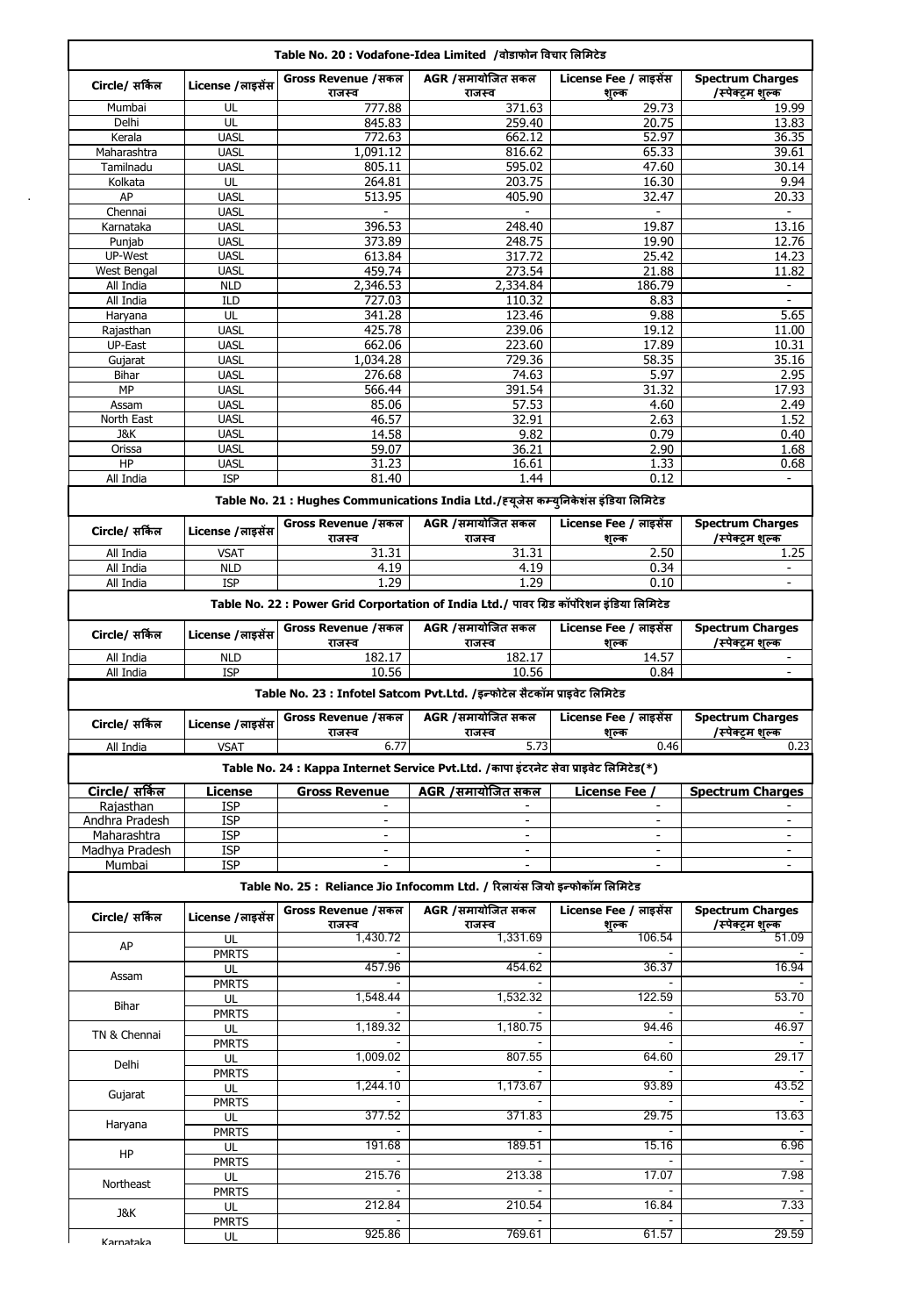| <b>INGHI IGLGING</b>                                                | <b>PMRTS</b>               |                               |                                                                                                      |                                |                                              |  |  |  |
|---------------------------------------------------------------------|----------------------------|-------------------------------|------------------------------------------------------------------------------------------------------|--------------------------------|----------------------------------------------|--|--|--|
| Kerala                                                              | UL                         | 480.97                        | 476.38                                                                                               | 38.11                          | 17.37                                        |  |  |  |
|                                                                     | <b>PMRTS</b>               |                               | 273.28                                                                                               |                                |                                              |  |  |  |
| Kolkata                                                             | UL<br><b>PMRTS</b>         | 436.89                        |                                                                                                      | 21.86                          | 9.88                                         |  |  |  |
|                                                                     | UL                         | 1,616.13                      | 1,605.01                                                                                             | 128.40                         | 60.56                                        |  |  |  |
| MP                                                                  | <b>PMRTS</b>               |                               |                                                                                                      |                                |                                              |  |  |  |
| Maharashtra                                                         | UL                         | 1.744.90                      | 1.680.39                                                                                             | 134.43                         | 66.68                                        |  |  |  |
|                                                                     | <b>PMRTS</b>               |                               |                                                                                                      |                                |                                              |  |  |  |
| Mumbai                                                              | UL                         | 677.31                        | 552.14                                                                                               | 44.17                          | 20.35                                        |  |  |  |
|                                                                     | <b>PMRTS</b><br>UL         | 672.14                        | 666.96                                                                                               | 53.36                          | 24.91                                        |  |  |  |
| Orissa                                                              | <b>PMRTS</b>               |                               |                                                                                                      |                                |                                              |  |  |  |
| Punjab                                                              | UL                         | 557.54                        | 551.02                                                                                               | 44.08                          | 18.98                                        |  |  |  |
|                                                                     | <b>PMRTS</b>               |                               |                                                                                                      |                                |                                              |  |  |  |
| UP-East                                                             | UL                         | 1.413.18                      | 1.344.17                                                                                             | 107.53                         | 47.15                                        |  |  |  |
|                                                                     | <b>PMRTS</b><br>UL         | 928.46                        | 920.32                                                                                               | 73.63                          | 31.75                                        |  |  |  |
| UP-West                                                             | <b>PMRTS</b>               |                               |                                                                                                      |                                |                                              |  |  |  |
| Rajasthan                                                           | UL                         | 1,097.06                      | 1,087.74                                                                                             | 87.02                          | 41.47                                        |  |  |  |
|                                                                     | <b>PMRTS</b>               |                               |                                                                                                      |                                |                                              |  |  |  |
| West Bengal                                                         | UL                         | 1,081.70                      | 1,074.58                                                                                             | 85.97                          | 37.77                                        |  |  |  |
| All India                                                           | <b>PMRTS</b><br><b>NLD</b> | 340.55                        | 242.49                                                                                               | 13.06                          |                                              |  |  |  |
| All India                                                           | ILD                        | 381.11                        | 135.64                                                                                               | 10.85                          |                                              |  |  |  |
| All India                                                           | <b>ISP</b>                 | 74.96                         | 74.96                                                                                                | 6.00                           | $\overline{\phantom{a}}$                     |  |  |  |
| All India                                                           | <b>VSAT</b>                |                               |                                                                                                      | 0.01                           |                                              |  |  |  |
| All India                                                           | Resale of IPLC             | $\equiv$                      | $\overline{\phantom{a}}$                                                                             | 0.03                           |                                              |  |  |  |
| All India                                                           | <b>INSAT-MSS</b>           |                               |                                                                                                      | 0.01                           |                                              |  |  |  |
|                                                                     |                            |                               | Table No. 26 : Shyam Spectra Pvt. Ltd. / श्याम स्पेक्ट़ा प्राइवेट लिमिटेड                            |                                |                                              |  |  |  |
|                                                                     |                            | Gross Revenue / सकल           | AGR /समायोजित सकल                                                                                    | License Fee / लाइसेंस          | <b>Spectrum Charges</b>                      |  |  |  |
| Circle/ सर्किल                                                      | License / लाइसेंस          | राजस्व                        | राजस्व                                                                                               | शल्क                           | /स्पेक्टम शल्क                               |  |  |  |
| All India                                                           | <b>NLD</b>                 | 4.05                          | 4.05                                                                                                 | 0.32                           |                                              |  |  |  |
| All India<br>All India                                              | ILD<br><b>ISP</b>          | 28.94                         | 0.25                                                                                                 | $\sim$<br>0.02                 |                                              |  |  |  |
|                                                                     |                            |                               |                                                                                                      |                                |                                              |  |  |  |
| Table No. 27 : Cloudcast Digital Ltd./क्लाउडकास्ट डिजिटल लिमिटेड(*) |                            |                               |                                                                                                      |                                |                                              |  |  |  |
|                                                                     |                            |                               |                                                                                                      |                                |                                              |  |  |  |
|                                                                     |                            | Gross Revenue / सकल           | AGR /समायोजित सकल                                                                                    | License Fee / लाइसेंस          | <b>Spectrum Charges</b>                      |  |  |  |
| Circle/ सर्किल                                                      | License / लाइसेंस          | राजस्व                        | राजस्व                                                                                               | शल्क                           | /स्पेक्टम शल्क                               |  |  |  |
| All India                                                           | <b>VSAT</b>                |                               |                                                                                                      |                                |                                              |  |  |  |
|                                                                     |                            |                               | Table No. 28 : You Broadband India Limited/यू ब्रॉडबैंड इंडिया लिमिटेड                               |                                |                                              |  |  |  |
|                                                                     |                            | Gross Revenue / सकल           | AGR / समायोजित सकल                                                                                   | License Fee / लाइसेंस          | <b>Spectrum Charges</b>                      |  |  |  |
| Circle/ सर्किल                                                      | License / लाइसेंस          | राजस्व                        | राजस्व                                                                                               | शल्क                           | /स्पेक्ट्म शुल्क                             |  |  |  |
| All India                                                           | <b>ISP</b>                 | 39.64                         | 0.37                                                                                                 | 0.03                           |                                              |  |  |  |
|                                                                     |                            |                               | Table No. 29 :Bharat Broadband Network Limited/भारत ब्रॉडबैंड नेटवर्क लिमिटेड                        |                                |                                              |  |  |  |
|                                                                     |                            | Gross Revenue /सकल            | AGR /समायोजित सकल                                                                                    | License Fee / लाइसेंस          | <b>Spectrum Charges</b>                      |  |  |  |
| Circle/ सर्किल                                                      | License / लाइसेंस          | राजस्व                        | राजस्व                                                                                               | शल्क                           | /स्पेक्ट्म शल्क                              |  |  |  |
| All India                                                           | <b>NLD</b>                 | 5.39                          | 5.39                                                                                                 | 0.43                           | 0.00                                         |  |  |  |
| All India                                                           | <b>ISP</b>                 | 0.00                          | 0.00                                                                                                 | 0.01                           | 0.00                                         |  |  |  |
|                                                                     |                            |                               | Table No. 30 : Telstra Telecommunications Pvt. Ltd./टेलस्टा दुरसंचार प्राइवेट लिमिटेड                |                                |                                              |  |  |  |
| Circle/ सर्किल                                                      | License / लाइसेंस          | Gross Revenue / सकल           | AGR /समायोजित सकल                                                                                    | License Fee / लाइसेंस          | <b>Spectrum Charges</b>                      |  |  |  |
|                                                                     |                            | राजस्व<br>0.13                | राजस्व<br>0.13                                                                                       | शुल्क<br>0.01                  | /स्पेक्ट्म शल्क                              |  |  |  |
| All India                                                           | <b>NLD</b>                 |                               |                                                                                                      |                                |                                              |  |  |  |
| All India                                                           | ILD                        | 38.97                         | 38.97                                                                                                | 3.12                           |                                              |  |  |  |
| All India                                                           | <b>ISP</b>                 | 2.46                          | 2.46                                                                                                 | 0.20                           |                                              |  |  |  |
|                                                                     |                            |                               | Table No. 31 : Den Networks Ltd./ डेन नेटवर्क्स लिमिटेड                                              |                                |                                              |  |  |  |
|                                                                     |                            | Gross Revenue / सकल           | AGR /समायोजित सकल                                                                                    | License Fee / लाइसेंस          | <b>Spectrum Charges</b>                      |  |  |  |
| Circle/ सर्किल                                                      | License / लाइसेंस          | राजस्व                        | राजस्व                                                                                               | शुल्क                          | /स्पेक्ट्रम शुल्क                            |  |  |  |
| All India                                                           | <b>ISP</b>                 | 15.51                         | 15.51                                                                                                | 1.23                           |                                              |  |  |  |
|                                                                     |                            |                               |                                                                                                      |                                |                                              |  |  |  |
|                                                                     |                            |                               |                                                                                                      |                                |                                              |  |  |  |
|                                                                     |                            |                               | Table No. 32 :Atria Convergence Technologes Pvt. Ltd./अटरिया कन्वर्जेंस टेक्नोलॉजीज प्राइवेट लिमिटेड |                                |                                              |  |  |  |
| Circle/ सर्किल                                                      | License / लाइसेंस          | Gross Revenue / सकल<br>राजस्व | AGR /समायोजित सकल<br>राजस्व                                                                          | License Fee / लाइसेंस<br>शुल्क | <b>Spectrum Charges</b><br>/स्पेक्ट्रम शुल्क |  |  |  |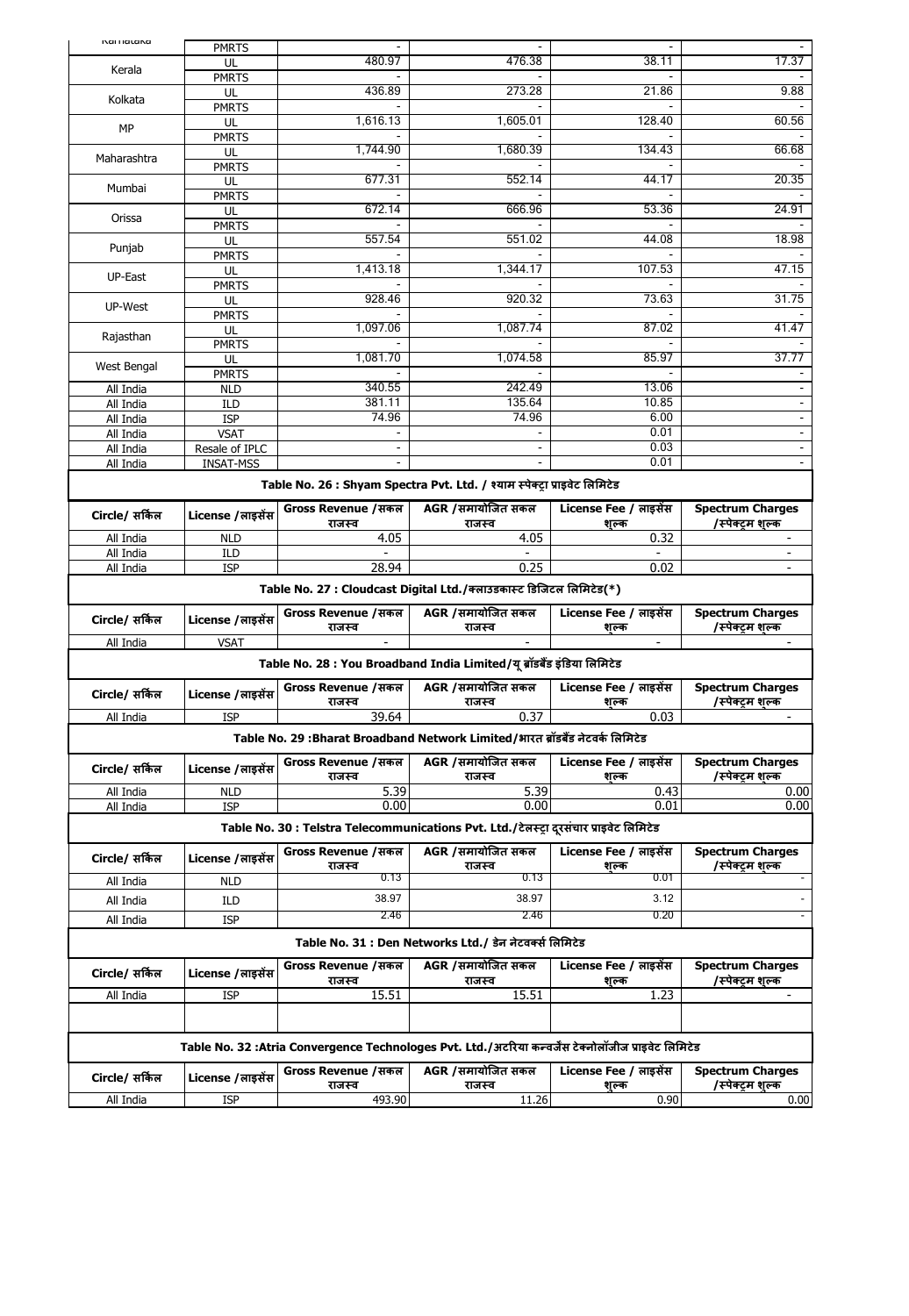|                                                                                               |                          |                                 | Table No. 33: Nextra Teleservices Pvt. Ltd. /नेक्सटरा टेलिसर्विसेज प्राइवेट लिमिटेड(*)                                        |                                |                                                                                             |  |  |
|-----------------------------------------------------------------------------------------------|--------------------------|---------------------------------|-------------------------------------------------------------------------------------------------------------------------------|--------------------------------|---------------------------------------------------------------------------------------------|--|--|
| Circle/ सर्किल                                                                                | License / लाइसेंस        | Gross Revenue /सकल<br>राजस्व    | AGR /समायोजित सकल<br>राजस्व                                                                                                   | License Fee / लाइसेंस<br>शुल्क | <b>Spectrum Charges</b><br>/स्पेक्ट्म शुल्क                                                 |  |  |
| Delhi                                                                                         | ISP-B                    |                                 |                                                                                                                               |                                |                                                                                             |  |  |
| Table No. 34: Nextra Communications Pvt. Ltd. /नेक्सटरा  कम्युनिकेशंस प्राइवेट लिमिटेड(*)     |                          |                                 |                                                                                                                               |                                |                                                                                             |  |  |
| Circle/ सर्किल                                                                                | License / लाइसेंस        | Gross Revenue / सकल<br>राजस्व   | AGR /समायोजित सकल<br>राजस्व                                                                                                   | License Fee / लाइसेंस<br>शल्क  | <b>Spectrum Charges</b><br>/स्पेक्टम शल्क                                                   |  |  |
| All India                                                                                     | ISP-A                    |                                 |                                                                                                                               |                                |                                                                                             |  |  |
|                                                                                               |                          |                                 | Table No. 35 : Oil India Ltd. / ऑयल इंडिया लिमिटेड                                                                            |                                |                                                                                             |  |  |
| Circle/ सर्किल                                                                                | License / लाइसेंस        | Gross Revenue /सकल<br>राजस्व    | AGR /समायोजित सकल<br>राजस्व                                                                                                   | License Fee / लाइसेंस<br>शल्क  | <b>Spectrum Charges</b><br>/स्पेक्टम शल्क                                                   |  |  |
| All India                                                                                     | <b>NLD</b>               | 0.02                            | 0.01                                                                                                                          | 0.00                           |                                                                                             |  |  |
|                                                                                               |                          |                                 | Table No. 36 : NTT Communications India Network Services Pvt. Ltd. /एनटीटी कम्युनिकेशंस इंडिया नेटवर्क सर्विसेज प्रा। लिमिटेड |                                |                                                                                             |  |  |
| Circle/ सर्किल                                                                                | License / लाइसेंस        | Gross Revenue / सकल<br>राजस्व   | AGR / समायोजित सकल<br>राजस्व                                                                                                  | License Fee / लाइसेंस<br>शल्क  | <b>Spectrum Charges</b><br>/स्पेक्टम शल्क                                                   |  |  |
|                                                                                               | <b>NLD</b>               | 0.24                            | 0.24                                                                                                                          | 0.02                           | 0.00                                                                                        |  |  |
|                                                                                               | UL-ILD                   | 0.00                            | 0.00                                                                                                                          | 0.00                           | 0.00                                                                                        |  |  |
| All India                                                                                     | UL-VNO ILD<br>UL-VNO ISP | 15.50<br>1.13                   | 10.99<br>0.46                                                                                                                 | 0.88<br>0.04                   | 0.00<br>0.00                                                                                |  |  |
|                                                                                               | <b>VNO NLD</b>           | 6.68                            | 2.46                                                                                                                          | 0.20                           | 0.00                                                                                        |  |  |
|                                                                                               |                          |                                 | Table No. 37 : Hathway Cable & Datacom Ltd. / हैथवे केबल एंड डाटाकॉम लिमिटेड                                                  |                                |                                                                                             |  |  |
| Circle/ सर्किल                                                                                | License / लाइसेंस        | Gross Revenue /सकल<br>राजस्व    | AGR /समायोजित सकल<br>राजस्व                                                                                                   | License Fee / लाइसेंस<br>शल्क  | <b>Spectrum Charges</b><br>/स्पेक्ट्म शल्क                                                  |  |  |
| All India                                                                                     | <b>ISP</b>               | 183.00                          | 183.00                                                                                                                        | 14.64                          |                                                                                             |  |  |
|                                                                                               |                          |                                 | Table No. 38 : MNP Interconnection Telecom Solutions / एमएनपी इंटरकनेक्शन टेलीकॉम सॉल्य्शंस                                   |                                |                                                                                             |  |  |
| Circle/ सर्किल                                                                                | License / लाइसेंस        | Gross Revenue / सकल<br>राजस्व   | AGR /समायोजित सकल<br>राजस्व                                                                                                   | License Fee / लाइसेंस<br>शल्क  | <b>Spectrum Charges</b><br>/स्पेक्ट्म शुल्क                                                 |  |  |
| All India                                                                                     | <b>MNP</b>               | 45.09                           | 38.24                                                                                                                         | 0.38                           |                                                                                             |  |  |
|                                                                                               |                          |                                 | Table No. 39 : Syniverse Technologies India Private Limited /सिनीवर्स टेक्नोलॉजीज इंडिया प्राइवेट लिमिटेड                     |                                |                                                                                             |  |  |
| Circle/ सर्किल                                                                                | License /लाइसेस          | Gross Revenue / सकल  <br>राजस्व | AGR /समायोजित सकल<br>राजस्व                                                                                                   | License Fee / लाइसेंस<br>शल्क  | <b>Spectrum Charges</b>                                                                     |  |  |
| All India                                                                                     |                          |                                 |                                                                                                                               |                                | /स्पेक्ट्म शल्क                                                                             |  |  |
| Table No. 40 : V-CON Mobile & Infra Private Limited/V-CON मोबाइल एंड  इंफ्रा प्राइवेट लिमिटेड |                          |                                 |                                                                                                                               |                                |                                                                                             |  |  |
|                                                                                               | <b>MNP</b>               | 36.45                           | 30.92                                                                                                                         | 0.31                           |                                                                                             |  |  |
| Circle/ सर्किल                                                                                | License / लाइसेंस        | Gross Revenue /सकल<br>राजस्व    | AGR /समायोजित सकल<br>राजस्व                                                                                                   | License Fee / लाइसेंस<br>शल्क  | <b>Spectrum Charges</b><br>/स्पेक्टम शल्क                                                   |  |  |
| Punjab                                                                                        | <b>ISP</b>               | 0.00                            | 0.00                                                                                                                          | 0.00                           |                                                                                             |  |  |
| Punjab                                                                                        | UL                       | 33.10                           | 9.57                                                                                                                          | 0.77                           | $\sim$                                                                                      |  |  |
| Punjab                                                                                        | <b>NLD</b>               | 0.09                            | 0.09<br>Table No. 41 : Lightstorm Telecom Connectivity Pvt. Ltd. / लाइट स्टॉर्म कनेक्टिविटी प्राइवेट लिमिटेड                  | 0.01                           |                                                                                             |  |  |
| Circle/ सर्किल                                                                                | License / लाइसेंस        | Gross Revenue / सकल             | AGR /समायोजित सकल                                                                                                             | License Fee / लाइसेंस          | <b>Spectrum Charges</b>                                                                     |  |  |
|                                                                                               | <b>NLD</b>               | राजस्व<br>5.87                  | राजस्व<br>5.87                                                                                                                | शल्क<br>0.47                   | /स्पेक्ट्म शल्क                                                                             |  |  |
| All India                                                                                     | ILD                      | 0.10                            | 0.10                                                                                                                          | 0.01                           |                                                                                             |  |  |
|                                                                                               | <b>ISP</b>               | 0.10                            | 0.10                                                                                                                          | 0.01                           |                                                                                             |  |  |
|                                                                                               |                          |                                 | Table No. 42 : Microscan Infocommtech Pvt. Ltd. / मिक्रोस्कैन इंफोकॉमटेक  प्राइवेट लिमिटेड                                    |                                |                                                                                             |  |  |
| Circle/ सर्किल                                                                                | License / लाइसेंस        | Gross Revenue /सकल<br>राजस्व    | AGR /समायोजित सकल<br>राजस्व                                                                                                   | License Fee / लाइसेस<br>शल्क   | <b>Spectrum Charges</b><br>/स्पेक्ट्म शल्क                                                  |  |  |
| Maharashtra                                                                                   | <b>ISP</b>               | 6.49                            | 0.00                                                                                                                          | 0.00                           |                                                                                             |  |  |
| Mumbai                                                                                        | <b>ISP</b>               | 9.85                            | 0.00                                                                                                                          | 0.00                           |                                                                                             |  |  |
| All India                                                                                     | <b>NLD</b>               | 9.12                            | 9.12                                                                                                                          | 0.73                           |                                                                                             |  |  |
|                                                                                               |                          |                                 | Table No. 43 : Tachyon Communications Pvt. Ltd. / टेकयोन कम्युनिकेशन्स प्राइवेट लिमिटेड                                       |                                |                                                                                             |  |  |
| Circle/ सर्किल                                                                                | License / लाइसेंस        | Gross Revenue / सकल<br>राजस्व   | AGR /समायोजित सकल<br>राजस्व                                                                                                   | License Fee / लाइसेंस<br>शल्क  | 0.00<br>0.00<br>0.00<br>0.00<br>0.00<br>0.00<br><b>Spectrum Charges</b><br>/स्पेक्ट्म शुल्क |  |  |
| All India                                                                                     | <b>ISP</b>               | 4.62                            |                                                                                                                               | 0.00                           |                                                                                             |  |  |
|                                                                                               |                          |                                 | Table No. 44 : Procall Pvt. Ltd. / प्रोकल प्राइवेट लिमिटेड                                                                    |                                |                                                                                             |  |  |

| <b>TUDIC INSTRUCTED FOR THE EVALUATIONS INTO A LONGE</b> |                   |                               |                                                          |                               |                                           |  |
|----------------------------------------------------------|-------------------|-------------------------------|----------------------------------------------------------|-------------------------------|-------------------------------------------|--|
| Circle/ सर्किल                                           | License / लाइसेंस | Gross Revenue / सकल<br>राजस्व | AGR /समायोजित सकल<br>राजस्व                              | License Fee / लाइसेंस<br>शल्क | <b>Spectrum Charges</b><br>/स्पेक्टम शल्क |  |
| Delhi                                                    | <b>PMRTS</b>      | 0.49                          | 0.42                                                     | 0.03                          | 0.00                                      |  |
| Rajasthan                                                |                   | 0.05                          | 0.04                                                     | 0.00                          | 0.00                                      |  |
|                                                          |                   |                               | Table No. 45 : SSCN Pvt. Ltd. / SSCN प्राइवेट लिमिटेड(*) |                               |                                           |  |
| Circle/ सर्किल                                           | License / लाइसेंस | Gross Revenue /सकल<br>राजस्व  | <b>CX</b>                                                | License Fee / लाइसेंस<br>शल्क | <b>Spectrum Charges</b><br>/स्पेक्टम शल्क |  |
| Kalvan                                                   | ISP               | 0.00                          | 0.00                                                     | 0.00                          | 0.00                                      |  |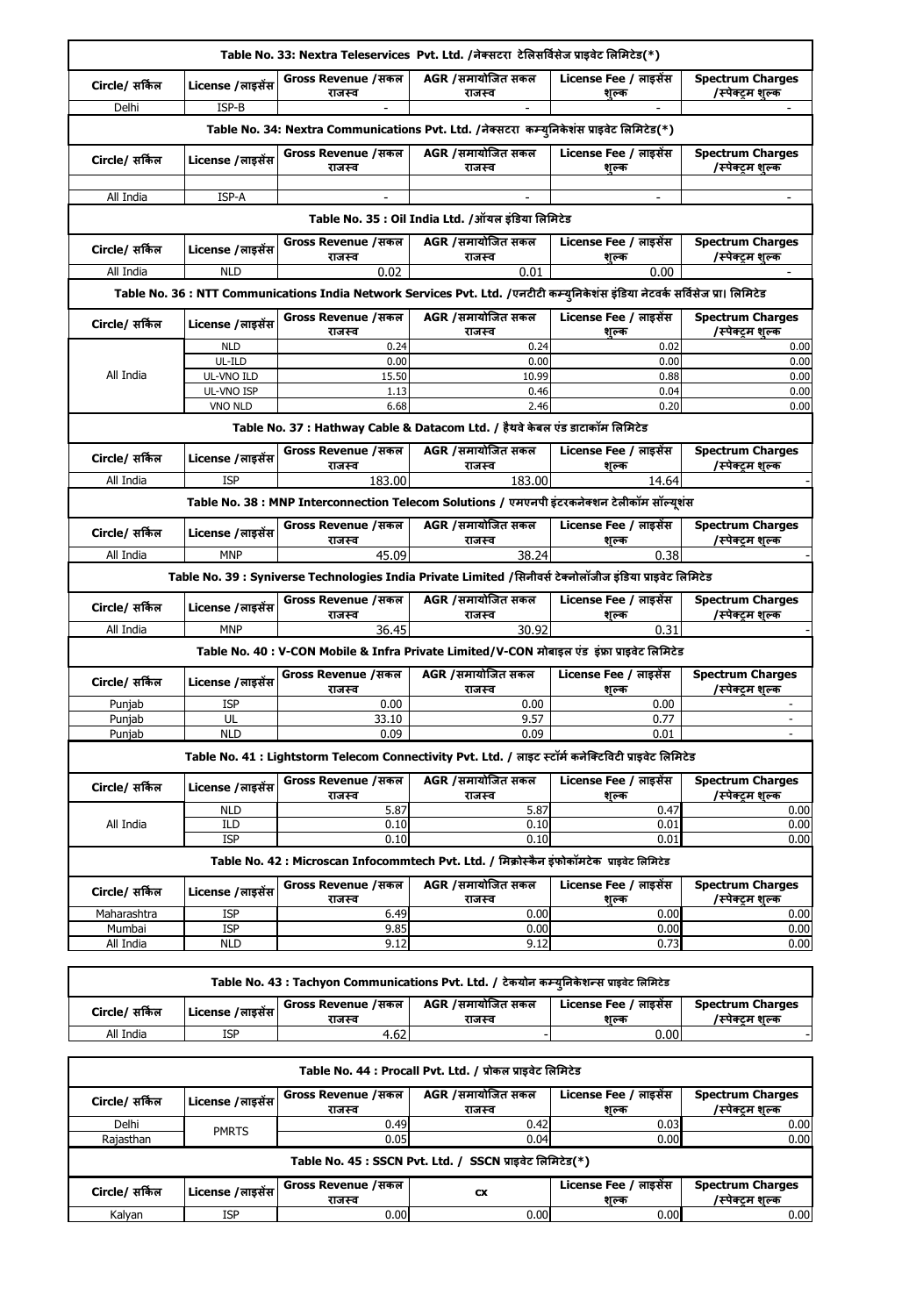|                | Table No. 46 : Jetway Broadband / जेटवे ब्रॉडबैंड |                              |                                                                                                |                               |                                            |  |  |
|----------------|---------------------------------------------------|------------------------------|------------------------------------------------------------------------------------------------|-------------------------------|--------------------------------------------|--|--|
| Circle/ सर्किल | License / लाइसेंस                                 | Gross Revenue /सकल<br>राजस्व | AGR /समायोजित सकल<br>राजस्व                                                                    | License Fee / लाइसेंस<br>शल्क | <b>Spectrum Charges</b><br>'स्पेक्टम शल्क  |  |  |
| Maharashtra    | <b>ISP</b>                                        | 1.32                         | 0.00                                                                                           | 0.00                          | 0.00                                       |  |  |
| Mumbai         |                                                   | 0.00                         | 0.00                                                                                           | 0.00                          | 0.00                                       |  |  |
|                |                                                   |                              | Table No. 47 : Bhilwara Telenet Services Pvt.Ltd. / भीलवाड़ा टेलीनेट सर्विसेस प्राइवेट लिमिटेड |                               |                                            |  |  |
| Circle/ सर्किल | License / लाइसेंस                                 | Gross Revenue /सकल<br>राजस्व | AGR /समायोजित सकल<br>राजस्व                                                                    | License Fee / लाइसेंस<br>शल्क | <b>Spectrum Charges</b><br>/स्पेक्ट्म शल्क |  |  |
| Mumbai         | <b>PMRTS</b>                                      | 0.23                         | 0.20                                                                                           | 0.02                          | 0.00                                       |  |  |

|                   |                                                                                                                 |                               | Table No. 48 : Quickcalls Pvt. Ltd. / क्विककल्स प्राइवेट लिमिटेड                                           |                                |                                              |  |  |  |
|-------------------|-----------------------------------------------------------------------------------------------------------------|-------------------------------|------------------------------------------------------------------------------------------------------------|--------------------------------|----------------------------------------------|--|--|--|
| Circle/ सर्किल    | License / लाइसेंस                                                                                               | Gross Revenue /सकल<br>राजस्व  | AGR /समायोजित सकल<br>राजस्व                                                                                | License Fee / लाइसेंस<br>शुल्क | <b>Spectrum Charges</b><br>/स्पेक्ट्म शुल्क  |  |  |  |
| Bangalore         |                                                                                                                 | 0.05                          | 0.05                                                                                                       | 0.00                           | 0.00                                         |  |  |  |
| Hyderabad         | <b>PMRTS</b>                                                                                                    | 0.31                          | 0.26                                                                                                       | 0.02                           | 0.00                                         |  |  |  |
| Chennai           |                                                                                                                 | 0.05                          | 0.04                                                                                                       | 0.00                           | 0.00                                         |  |  |  |
|                   |                                                                                                                 |                               | Table No. 49 : Smartalk Pvt. Ltd. / स्मार्टटॉक प्राइवेट लिमिटेड                                            |                                |                                              |  |  |  |
| Circle/ सर्किल    | License / लाइसेंस                                                                                               | Gross Revenue /सकल<br>राजस्व  | AGR /समायोजित सकल<br>राजस्व                                                                                | License Fee / लाइसेंस<br>शल्क  | <b>Spectrum Charges</b><br>/स्पेक्ट्म शल्क   |  |  |  |
| Mumbai            |                                                                                                                 | 0.09                          | 0.08                                                                                                       | 0.01                           | 0.00                                         |  |  |  |
| Pune              | <b>PMRTS</b>                                                                                                    | 0.26                          | 0.22                                                                                                       | 0.02                           | 0.00                                         |  |  |  |
|                   | Table No. 50 : Arya Omnitalk Radio Trunking Services Pvt. Ltd. / आर्या ओम्निटॉक रेडियो टुंकिंग सर्विसेस लिमिटेड |                               |                                                                                                            |                                |                                              |  |  |  |
| Circle/ सर्किल    | License /लाइसेस                                                                                                 | Gross Revenue / सकल<br>राजस्व | AGR /समायोजित सकल<br>राजस्व                                                                                | License Fee / लाइसेंस<br>शुल्क | <b>Spectrum Charges</b><br>/स्पेक्ट्म शुल्क  |  |  |  |
| AP                |                                                                                                                 | 1.15                          | 1.01                                                                                                       | 0.08                           | 0.00                                         |  |  |  |
| Delhi             |                                                                                                                 | 0.81                          | 0.71                                                                                                       | 0.06                           | 0.00                                         |  |  |  |
| Gujarat           |                                                                                                                 | 1.30                          | 1.22                                                                                                       | 0.10                           | 0.00                                         |  |  |  |
| Karnataka         |                                                                                                                 | 1.08                          | 0.93                                                                                                       | 0.07                           | 0.00                                         |  |  |  |
| Kerala<br>Kolkata | <b>PMRTS</b>                                                                                                    | 0.26<br>0.28                  | 0.22<br>0.25                                                                                               | 0.02<br>0.02                   | 0.00<br>0.00                                 |  |  |  |
| Maharashtra       |                                                                                                                 | 0.44                          | 0.44                                                                                                       | 0.04                           | 0.00                                         |  |  |  |
| MP                |                                                                                                                 | 0.28                          | 0.24                                                                                                       | 0.02                           | 0.00                                         |  |  |  |
| Mumbai            |                                                                                                                 | 1.61                          | 1.28                                                                                                       | 0.10                           | 0.00                                         |  |  |  |
| Rajasthan         |                                                                                                                 | 0.14                          | 0.14                                                                                                       | 0.01                           | 0.00                                         |  |  |  |
| TN                |                                                                                                                 | 1.29                          | 1.17                                                                                                       | 0.09                           | 0.00                                         |  |  |  |
|                   |                                                                                                                 |                               | Table No. 51 : Airtalk Solutions Pvt. Ltd. / एयरटॉक सोलूशन्स प्राइवेट लिमिटेड                              |                                |                                              |  |  |  |
|                   |                                                                                                                 |                               |                                                                                                            |                                |                                              |  |  |  |
| Mumbai            | License / लाइसेंस                                                                                               | Gross Revenue / सकल<br>राजस्व | AGR /समायोजित सकल<br>राजस्व                                                                                | License Fee / लाइसेंस<br>शल्क  | <b>Spectrum Charges</b><br>/स्पेक्ट्रम शुल्क |  |  |  |
| Mumbai            |                                                                                                                 | 0.19                          | 0.16                                                                                                       | 0.01                           | 0.00                                         |  |  |  |
| Gujarat           | <b>PMRTS</b>                                                                                                    | 0.00                          | 0.00                                                                                                       | 0.00                           | 0.00                                         |  |  |  |
| Maharashtra       |                                                                                                                 | 0.00                          | 0.00                                                                                                       | 0.00                           | 0.00                                         |  |  |  |
|                   |                                                                                                                 |                               | Table No. 52 : WiWanet Solutions Pvt Ltd. / वाईवा नेट सॉल्यूशंस प्राइवेट लिमिटेड                           |                                |                                              |  |  |  |
| Circle/ सर्किल    | License /लाइसेस                                                                                                 | Gross Revenue /सकल<br>राजस्व  | AGR /समायोजित सकल<br>राजस्व                                                                                | License Fee / लाइसेंस<br>शल्क  | <b>Spectrum Charges</b><br>/स्पेक्ट्म शुल्क  |  |  |  |
| Kerala            | <b>PMRTS</b>                                                                                                    | 0.43                          | 0.37                                                                                                       | 0.03                           | 0.00                                         |  |  |  |
|                   |                                                                                                                 |                               | Table No. 53 : Inative Networks Pvt Ltd. / इनएटीव नेटवर्क प्राइवेट लिमिटेड                                 |                                |                                              |  |  |  |
| Circle/ सर्किल    | License / लाइसेस                                                                                                | Gross Revenue /सकल<br>राजस्व  | AGR /समायोजित सकल<br>राजस्व                                                                                | License Fee / लाइसेस<br>शल्क   | <b>Spectrum Charges</b><br>/स्पेक्टम शल्क    |  |  |  |
| Gujarat           | <b>PMRTS</b>                                                                                                    | 0.65                          | 0.65                                                                                                       | 0.05                           | 0.00                                         |  |  |  |
|                   |                                                                                                                 |                               | Table No. 54 : Asianet Satellite Communications Pvt Ltd. /एशियानेट सेटेलाइट कम्युनिकेशन्स प्राइवेट लिमिटेड |                                |                                              |  |  |  |
| Circle/ सर्किल    | License / लाइसेंस                                                                                               | Gross Revenue /सकल<br>राजस्व  | AGR /समायोजित सकल<br>राजस्व                                                                                | License Fee / लाइसेंस<br>शल्क  | <b>Spectrum Charges</b><br>/स्पेक्ट्म शल्क   |  |  |  |
| All India         | <b>ISP</b>                                                                                                      | 69.69                         | 69.69                                                                                                      | 5.58                           | 0.00                                         |  |  |  |
|                   |                                                                                                                 |                               | Table No. 55 : Siti Broadband Services Pvt Ltd. / सिटी ब्रॉडबैंड सर्विसेस प्राइवेट लिमिटेड                 |                                |                                              |  |  |  |
| Circle/ सर्किल    | License / लाइसेंस                                                                                               | Gross Revenue /सकल<br>राजस्व  | AGR /समायोजित सकल<br>राजस्व                                                                                | License Fee / लाइसेंस<br>शल्क  | <b>Spectrum Charges</b><br>/स्पेक्टम शल्क    |  |  |  |
| All India         | <b>ISP</b>                                                                                                      | 8.41                          | 0.00                                                                                                       | 0.00                           | 0.00                                         |  |  |  |
|                   |                                                                                                                 |                               | Table No. 56 : D-Vois Communications Pvt Ltd. /डी वॉइस कम्युनिकेशन्स प्राइवेट लिमिटेड                      |                                |                                              |  |  |  |
| Circle/ सर्किल    | License / लाइसेंस                                                                                               | Gross Revenue / सकल<br>राजस्व | AGR /समायोजित सकल<br>राजस्व                                                                                | License Fee / लाइसेंस<br>शुल्क | <b>Spectrum Charges</b><br>/स्पेक्ट्म शुल्क  |  |  |  |
| All India         | <b>ISP</b>                                                                                                      | 47.40                         | 0.07                                                                                                       | 0.01                           | 0.00                                         |  |  |  |
|                   |                                                                                                                 |                               | Table No. 57 : Netplus Broadband Services Pvt Ltd. / नेटप्लस ब्रॉडबैंड सर्विसेस  प्राइवेट लिमिटेड          |                                |                                              |  |  |  |
| Circle/ सर्किल    | License / लाइसेंस                                                                                               | Gross Revenue / सकल<br>राजस्व | AGR /समायोजित सकल<br>राजस्व                                                                                | License Fee / लाइसेंस<br>शल्क  | <b>Spectrum Charges</b><br>/स्पेक्ट्म शल्क   |  |  |  |
| Punjab            |                                                                                                                 | 0.01                          | 0.01                                                                                                       | 0.00                           | 0.00                                         |  |  |  |
| Haryana           |                                                                                                                 |                               |                                                                                                            |                                |                                              |  |  |  |
| All India         | <b>ISP</b>                                                                                                      | 0.00<br>79.16                 | 0.00<br>0.25                                                                                               | 0.00<br>0.02                   | 0.00<br>0.00                                 |  |  |  |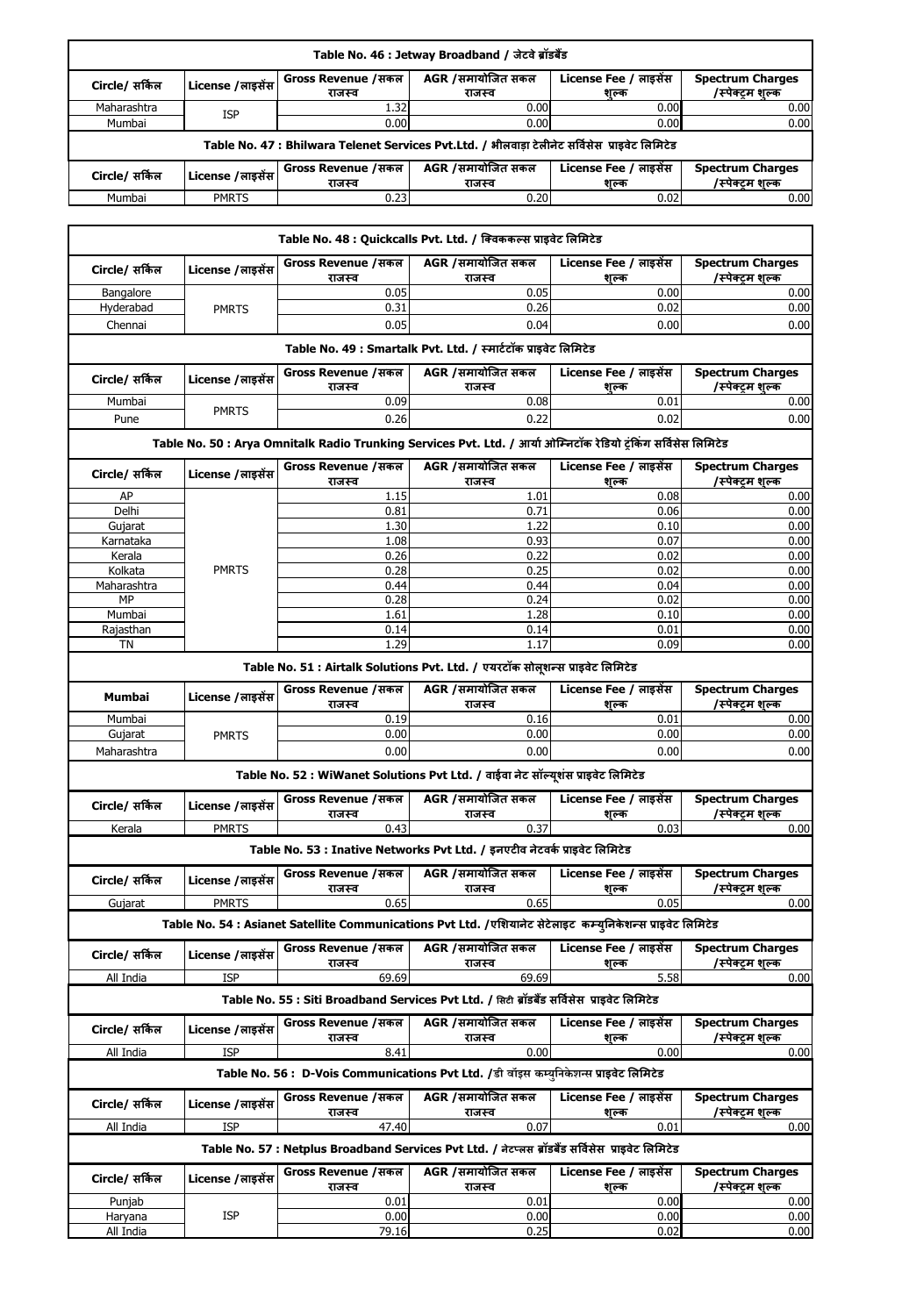|                                 |                                                                      |                                 | Table No. 58 : Alliance Broadband Services Pvt. Ltd. / अलायन्स ब्रॉडबैंड सर्विसेस प्राइवेट लिमिटेड                |                                |                                             |  |  |  |  |
|---------------------------------|----------------------------------------------------------------------|---------------------------------|-------------------------------------------------------------------------------------------------------------------|--------------------------------|---------------------------------------------|--|--|--|--|
| Circle/ सर्किल                  | License / लाइसेंस                                                    | Gross Revenue /सकल<br>राजस्व    | AGR /समायोजित सकल<br>राजस्व                                                                                       | License Fee / लाइसेंस<br>शल्क  | <b>Spectrum Charges</b><br>/स्पेक्टम शल्क   |  |  |  |  |
| All India                       | <b>ISP</b>                                                           | 82.25                           | 2.04                                                                                                              | 0.16                           | 0.00                                        |  |  |  |  |
|                                 |                                                                      |                                 | Table No. 59 : Tata Sky Broadband Pvt. Ltd. / टाटा स्काई ब्रॉडबैंड प्राइवेट लिमिटेड                               |                                |                                             |  |  |  |  |
| Circle/ सर्किल                  | License / लाइसेंस                                                    | Gross Revenue / सकल<br>राजस्व   | AGR /समायोजित सकल<br>राजस्व                                                                                       | License Fee / लाइसेंस<br>शल्क  | <b>Spectrum Charges</b><br>/स्पेक्ट्म शल्क  |  |  |  |  |
| All India                       | <b>ISP</b>                                                           | 40.33                           | 40.33                                                                                                             | 3.23                           | 0.00                                        |  |  |  |  |
|                                 | Table No. 60 : Ishan Netsol Pvt. Ltd. / ईशान नेटसॉल प्राइवेट लिमिटेड |                                 |                                                                                                                   |                                |                                             |  |  |  |  |
| Circle/ सर्किल                  | License / लाइसेंस                                                    | Gross Revenue /सकल<br>राजस्व    | AGR /समायोजित सकल<br>राजस्व                                                                                       | License Fee / लाइसेंस<br>शल्क  | <b>Spectrum Charges</b><br>/स्पेक्ट्म शल्क  |  |  |  |  |
| All India                       | <b>ISP</b>                                                           | 30.50                           | 0.01                                                                                                              | 0.00                           | 0.00                                        |  |  |  |  |
| Gujarat                         | <b>NLD</b>                                                           | 3.08                            | 3.08                                                                                                              | 0.25                           |                                             |  |  |  |  |
| Gujarat                         | UL (VNO)                                                             |                                 |                                                                                                                   |                                | $\overline{a}$                              |  |  |  |  |
|                                 |                                                                      |                                 | Table No. 61 : K Net Solutions Pvt. Ltd. / केनेट सोल्शन्स प्राइवेट लिमिटेड                                        |                                |                                             |  |  |  |  |
| Circle/ सर्किल                  | License / लाइसेंस                                                    | Gross Revenue / सकल  <br>राजस्व | AGR /समायोजित सकल<br>राजस्व                                                                                       | License Fee / लाइसेंस<br>शल्क  | <b>Spectrum Charges</b><br>/स्पेक्ट्म शल्क  |  |  |  |  |
| TN incl Chennai                 | <b>ISP</b>                                                           | 9.66                            | 0.02                                                                                                              | 0.00                           | 0.00                                        |  |  |  |  |
|                                 |                                                                      |                                 | Table No. 62 : Quest Consultancy Pvt. Ltd. / क्वेस्ट कंसल्टेंसी प्राइवेट लिमिटेड                                  |                                |                                             |  |  |  |  |
| Circle/ सर्किल                  | License / लाइसेंस                                                    | Gross Revenue /सकल<br>राजस्व    | AGR /समायोजित सकल<br>राजस्व                                                                                       | License Fee / लाइसेंस<br>शल्क  | <b>Spectrum Charges</b><br>/स्पेक्टम शल्क   |  |  |  |  |
| Valsad                          | <b>ISP</b>                                                           | 3.91                            | 0.16                                                                                                              | 0.01                           | 0.00                                        |  |  |  |  |
| Circle/ सर्किल                  | License / लाइसेंस                                                    | Gross Revenue / सकल             | Table No. 63 : Fusionnet Web Services Pvt. Ltd. / फ्यूज़ननेट  वेब सर्विसेस  प्राइवेट लिमिटेड<br>AGR /समायोजित सकल | License Fee / लाइसेंस          | <b>Spectrum Charges</b>                     |  |  |  |  |
|                                 | UL(VNO)                                                              | राजस्व<br>0.01                  | राजस्व<br>0.00                                                                                                    | शल्क<br>0.00                   | /स्पेक्टम शल्क<br>0.00                      |  |  |  |  |
| Haryana<br><del>Ur (Last)</del> | UL(VNO)                                                              | 0.00                            | $-0.01$                                                                                                           | 0.00                           | 0.00                                        |  |  |  |  |
| UP(West) (Ghaziabad)            | UL(VNO)                                                              | 0.06                            | 0.01                                                                                                              | 0.00                           | 0.00                                        |  |  |  |  |
| Delhi                           | UL(VNO)                                                              | 0.02                            | 0.00                                                                                                              | 0.00                           | 0.00                                        |  |  |  |  |
| Ahmedabad                       | UL(VNO)                                                              | 0.00                            | $-0.01$                                                                                                           | 0.00                           | 0.00                                        |  |  |  |  |
| All India                       | UL-ISP A                                                             | 10.41                           | 10.04                                                                                                             | 0.80                           | 0.00                                        |  |  |  |  |
|                                 |                                                                      | Gross Revenue / सकल             | Table No. 64 : Five Network Solution(India) Limited /फाइव नेटवर्क सोल्शन्स (इंडिया) लिमिटेड<br>AGR /समायोजित सकल  | License Fee / लाइसेंस          | <b>Spectrum Charges</b>                     |  |  |  |  |
| Circle/ सर्किल                  | License / लाइसेंस                                                    | राजस्व                          | राजस्व                                                                                                            | शल्क                           | /स्पेक्टम शल्क                              |  |  |  |  |
| All India                       | <b>ISP</b>                                                           | 5.02                            | 0.10<br>Table No. 65 : GTPL Broadband Pvt. Ltd. / जी टी पी एल ब्रॉडबैंड प्राइवेट लिमिटेड                          | 0.01                           | 0.00                                        |  |  |  |  |
| Circle/ सर्किल                  | License / लाइसेंस                                                    | Gross Revenue /सकल<br>राजस्व    | AGR /समायोजित सकल<br>राजस्व                                                                                       | License Fee / लाइसेंस<br>शल्क  | <b>Spectrum Charges</b><br>/स्पेक्टम शल्क   |  |  |  |  |
| All India                       | <b>ISP</b>                                                           | 89.33                           | 89.33                                                                                                             | 7.15                           | 0.00                                        |  |  |  |  |
|                                 | <b>NLD</b>                                                           | 0.52                            | 0.52                                                                                                              | 0.04                           | 0.00                                        |  |  |  |  |
|                                 |                                                                      | Gross Revenue / सकल             | Table No. 66 : Apna Telelink Pvt Ltd. /अपना टेलीलिंक प्राइवेट लिमिटेड(*)<br>AGR /समायोजित सकल                     | License Fee / लाइसेंस          | <b>Spectrum Charges</b>                     |  |  |  |  |
| Circle/ सर्किल<br>All India     | License / लाइसेंस<br><b>ISP</b>                                      | राजस्व<br>0.00                  | राजस्व<br>0.00                                                                                                    | शल्क<br>0.00                   | /स्पेक्ट्म शल्क<br>0.00                     |  |  |  |  |
|                                 |                                                                      |                                 | Table No. 67 : RI Networks Ltd. / आर आई नेटवर्क्स लिमिटेड                                                         |                                |                                             |  |  |  |  |
|                                 |                                                                      | Gross Revenue /सकल              | AGR /समायोजित सकल                                                                                                 | License Fee / लाइसेंस          | <b>Spectrum Charges</b>                     |  |  |  |  |
| Circle/ सर्किल                  | License / लाइसेंस                                                    | राजस्व                          | राजस्व                                                                                                            | शल्क                           | /स्पेक्ट्म शल्क                             |  |  |  |  |
| All India                       | <b>ISP</b>                                                           | 4.47                            | 0.01                                                                                                              | 0.00                           | 0.00                                        |  |  |  |  |
|                                 |                                                                      |                                 | Table No. 68 : Ani Broadband Service Pvt. Ltd. / एनी ब्रॉडबैंड सर्विसेस प्राइवेट लिमिटेड(*)                       |                                |                                             |  |  |  |  |
| Circle/ सर्किल                  | License / लाइसेंस                                                    | Gross Revenue / सकल<br>राजस्व   | AGR /समायोजित सकल<br>राजस्व                                                                                       | License Fee / लाइसेंस<br>शल्क  | <b>Spectrum Charges</b><br>/स्पेक्टम शल्क   |  |  |  |  |
| Delhi                           | <b>ISP</b>                                                           | 0.00                            | 0.00                                                                                                              | 0.00                           | 0.00                                        |  |  |  |  |
|                                 |                                                                      |                                 | Table No.69 : Nelco Ltd/नेलको लिमिटेड                                                                             |                                |                                             |  |  |  |  |
| Circle/ सर्किल                  | License / लाइसेंस                                                    | Gross Revenue / सकल<br>राजस्व   | AGR /समायोजित सकल<br>राजस्व                                                                                       | License Fee / लाइसेंस<br>शुल्क | <b>Spectrum Charges</b><br>/स्पेक्ट्म शुल्क |  |  |  |  |
| All India                       | <b>VSAT</b>                                                          | 33.07                           | 33.07                                                                                                             | 2.65                           | 1.39                                        |  |  |  |  |
| All India                       | <b>ISP</b>                                                           | 0.23                            | 0.23                                                                                                              | 0.01                           |                                             |  |  |  |  |
|                                 |                                                                      |                                 | Table No. 70 : Deep Network Pvt Ltd / दीप  नेटवर्क प्राइवेट लिमिटेड                                               |                                |                                             |  |  |  |  |
| Circle/ सर्किल                  | License / लाइसेंस                                                    | Gross Revenue / सकल<br>राजस्व   | AGR /समायोजित सकल<br>राजस्व                                                                                       | License Fee / लाइसेंस<br>शुल्क | <b>Spectrum Charges</b><br>/स्पेक्ट्म शुल्क |  |  |  |  |
| Ratnagiri                       | <b>ISP</b>                                                           | 1.11                            | 0.94                                                                                                              | 0.07                           | 0.00                                        |  |  |  |  |